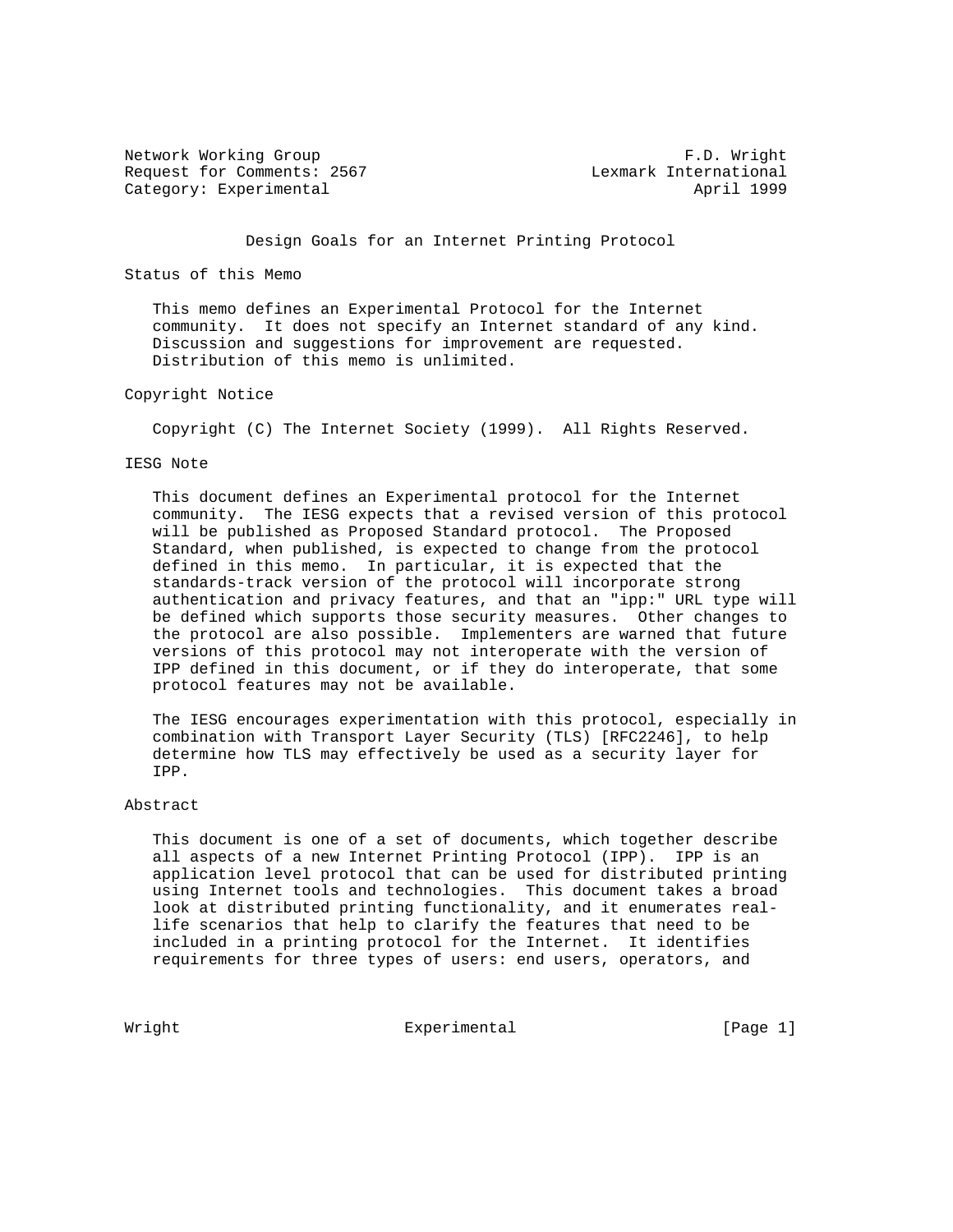administrators. The design goals document calls out a subset of end user requirements that are satisfied in IPP/1.0. Operator and administrator requirements are out of scope for version 1.0.

The full set of IPP documents includes:

 Design Goals for an Internet Printing Protocol (this document) Rationale for the Structure and Model and Protocol for the Internet Printing Protocol [RFC2568] Internet Printing Protocol/1.0: Model and Semantics [RFC2568] Internet Printing Protocol/1.0: Encoding and Transport [RFC2565] Internet Printing Protocol/1.0: Implementer's Guide [ipp-iig] Mapping between LPD and IPP Protocols [RFC2569]

 The "Rationale for the Structure and Model and Protocol for the Internet Printing Protocol" document describes IPP from a high level view, defines a roadmap for the various documents that form the suite of IPP specifications, and gives background and rationale for the IETF working group's major decisions.

 The "Internet Printing Protocol/1.0: Model and Semantics" document describes a simplified model consisting of abstract objects, their attributes, and their operations that is independent of encoding and transport. The model consists of a Printer and a Job object. The Job optionally supports multiple documents. IPP 1.0 semantics allow end-users and operators to query printer capabilities, submit print jobs, inquire about the status of print jobs and printers, and cancel print jobs. This document also addresses security, internationalization, and directory issues.

 The "Internet Printing Protocol/1.0: Encoding and Transport" document is a formal mapping of the abstract operations and attributes defined in the model document onto HTTP/1.1. It defines the encoding rules for a new Internet media type called "application/ipp".

 The "Internet Printing Protocol/1.0: Implementer's Guide" document gives insight and advice to implementers of IPP clients and IPP objects. It is intended to help them understand IPP/1.0 and some of the considerations that may assist them in the design of their client and/or IPP object implementations. For example, a typical order of processing requests is given, including error checking. Motivation for some of the specification decisions is also included.

 The "Mapping between LPD and IPP Protocols" document gives some advice to implementers of gateways between IPP and LPD (Line Printer Daemon) implementations.

Wright **Experimental** Experimental [Page 2]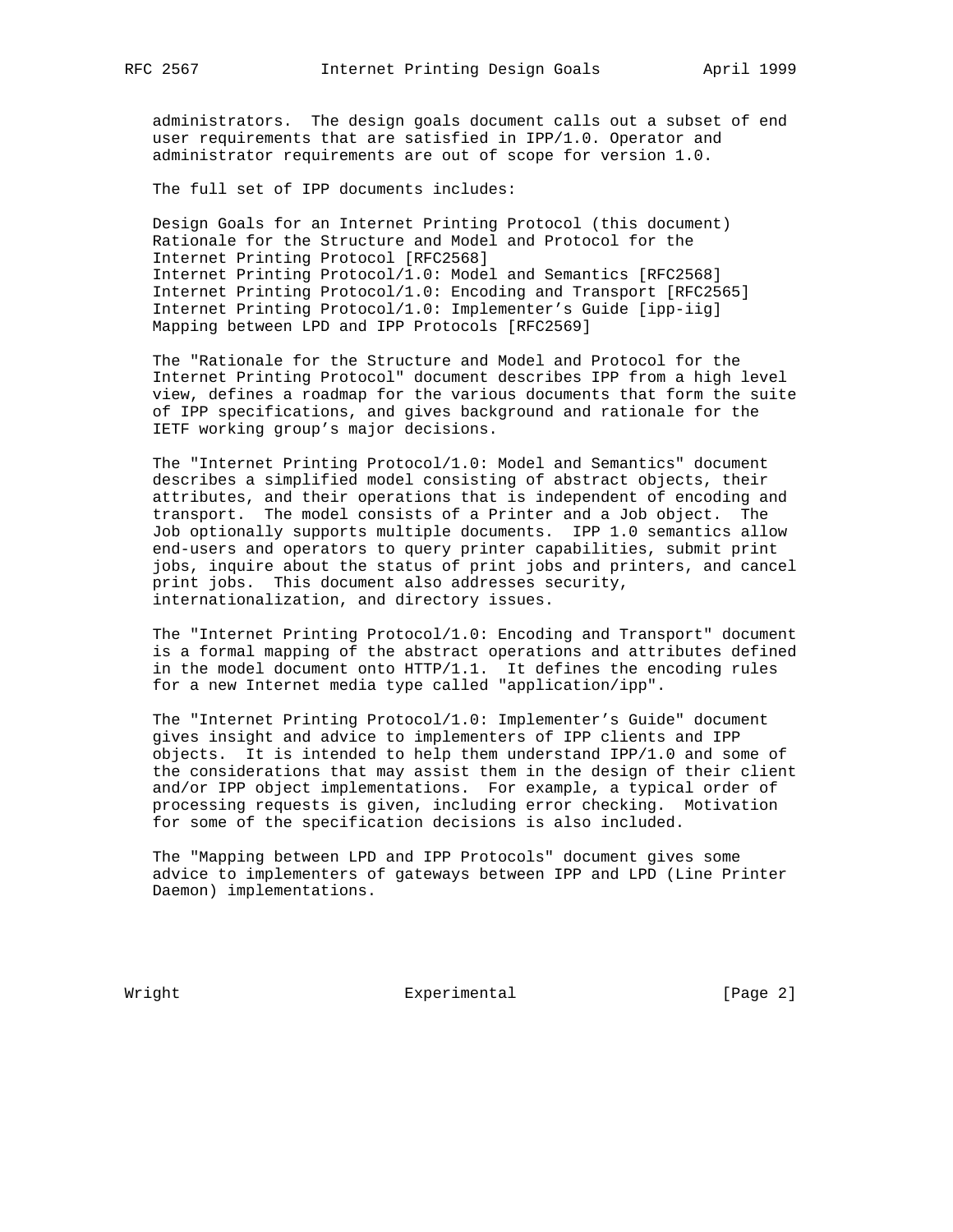# TABLE OF CONTENTS

| 3.1.2. Create an instance of the printer7                                                                     |  |
|---------------------------------------------------------------------------------------------------------------|--|
| 3.1.3. Viewing the status and capabilities of a printer7                                                      |  |
|                                                                                                               |  |
| 3.1.5. Viewing the status of a submitted print job9                                                           |  |
|                                                                                                               |  |
|                                                                                                               |  |
|                                                                                                               |  |
|                                                                                                               |  |
| 3.3. Administrator (NOT REQUIRED FOR v1.0)10                                                                  |  |
|                                                                                                               |  |
|                                                                                                               |  |
| 4.2. Interaction with LPD (RFC1179)12                                                                         |  |
|                                                                                                               |  |
|                                                                                                               |  |
|                                                                                                               |  |
|                                                                                                               |  |
|                                                                                                               |  |
|                                                                                                               |  |
|                                                                                                               |  |
|                                                                                                               |  |
|                                                                                                               |  |
|                                                                                                               |  |
|                                                                                                               |  |
|                                                                                                               |  |
|                                                                                                               |  |
|                                                                                                               |  |
|                                                                                                               |  |
| 10.1. Printer discovery within an enterprise20                                                                |  |
|                                                                                                               |  |
| 10.2. Printer discovery across enterprises21<br>10.3. Printer discovery on the Internet -logical operations21 |  |
| 10.4. Printer discovery on the Internet - authentication22                                                    |  |
|                                                                                                               |  |
|                                                                                                               |  |
| 10.6. Submitting a print job as a file24                                                                      |  |
| 10.7. Submitting a print job with two documents24                                                             |  |
| 10.8. Submitting a print job as a file, printing fails25                                                      |  |
| 10.9. Submitting a print job with authentication, PRIVACY and                                                 |  |
|                                                                                                               |  |
| 10.10. Submitting a print job with decryption error27                                                         |  |
| 10.11. Submitting a print job with authentication28                                                           |  |
| 10.12. Submitting a print job generated dynamically29                                                         |  |
| 10.13. Submitting a print job with a Printer jam - CANCELED29                                                 |  |
|                                                                                                               |  |

Wright Experimental Experimental [Page 3]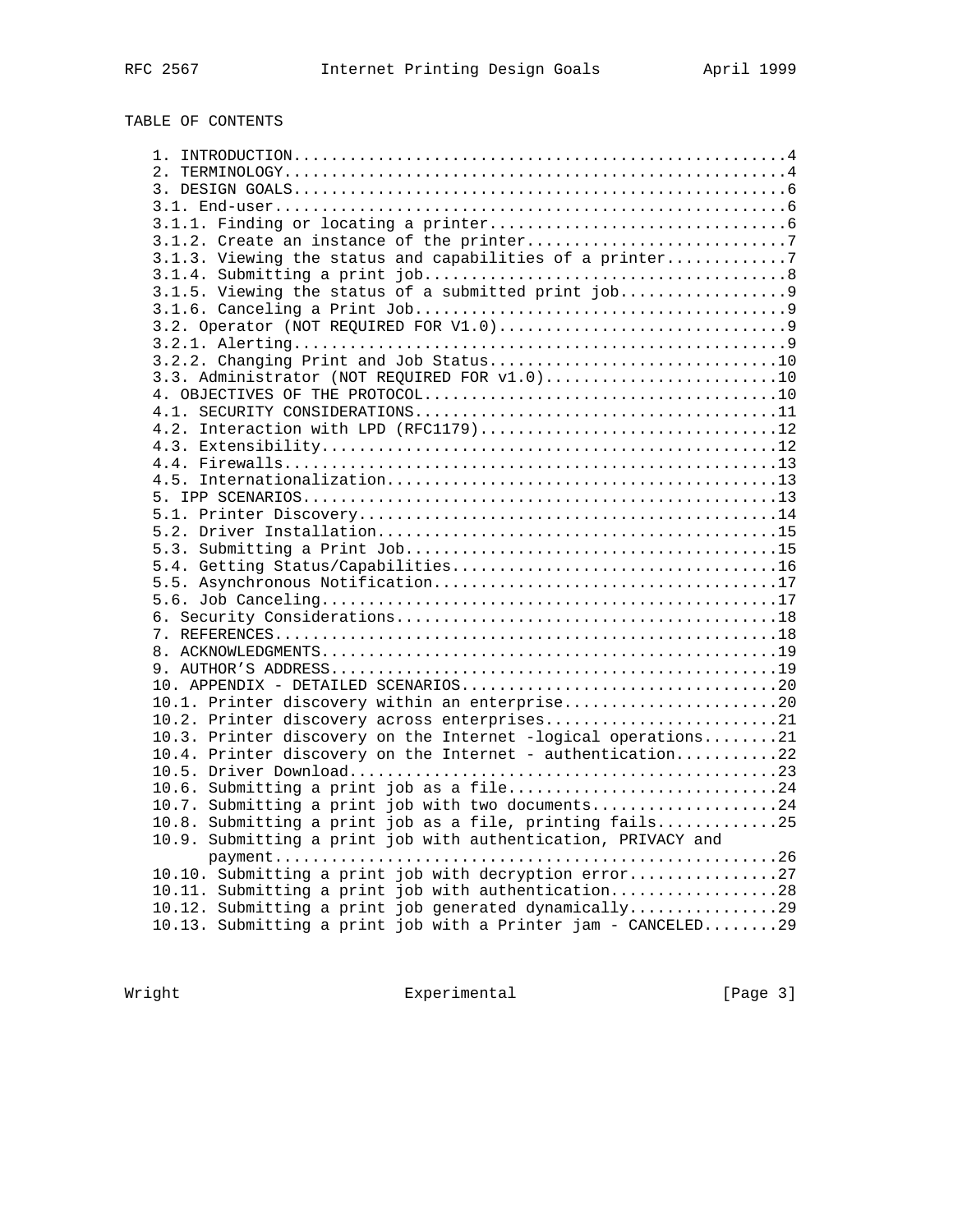| 10.14. Submitting a print job with a Printer jam - recovered30<br>10.15. Submitting a print job with server pull31 |  |
|--------------------------------------------------------------------------------------------------------------------|--|
| 10.16. Submitting a print job with referenced resources32                                                          |  |
|                                                                                                                    |  |
|                                                                                                                    |  |
|                                                                                                                    |  |
|                                                                                                                    |  |
|                                                                                                                    |  |
|                                                                                                                    |  |
|                                                                                                                    |  |
|                                                                                                                    |  |
|                                                                                                                    |  |
|                                                                                                                    |  |
|                                                                                                                    |  |
|                                                                                                                    |  |
| 10.21. End to end Scenario - within an enterprise36                                                                |  |
| 10.22. End to end Scenario - across enterprises37                                                                  |  |
| $10.23$ . End to End Scenario - on the internet40                                                                  |  |
|                                                                                                                    |  |

### 1. INTRODUCTION

 The IPP protocol is heavily influenced by the printing model introduced in the Document Printing Application (DPA) [ISO10175] standard. Although DPA specifies both end user and administrative features, IPP version 1.0 (IPP/1.0) focuses only on end user functionality.

# 2. TERMINOLOGY

 Internet Printing for the purposes of this document is the application of Internet tools, programs, servers and networks to allow end-users to print to a remote printer using, after initial setup or configuration, the same methods, operations and paradigms as would be used for a locally attached or a local area network attached printer. This could include the use of HTTP servers and browsers and other applications for providing static, dynamic and interactive printer locating services, user installation, selection, configuration, print job submission, printer capability inquiry and status inquiry of remote printers and jobs.

 For the purposes of this document, a WEB Browser is software available from a number of sources including but not limited to the following: Microsoft Internet Explorer, NCSA Mosaic, Netscape Navigator, Sun Hot Java!. The major task of these products is to use the Hypertext Transport Protocol (HTTP) to retrieve, interpret and display Hypertext Markup Language (HTML). These products are often a part of a complete Internet Printing system because they are often

Wright **Experimental** Experimental [Page 4]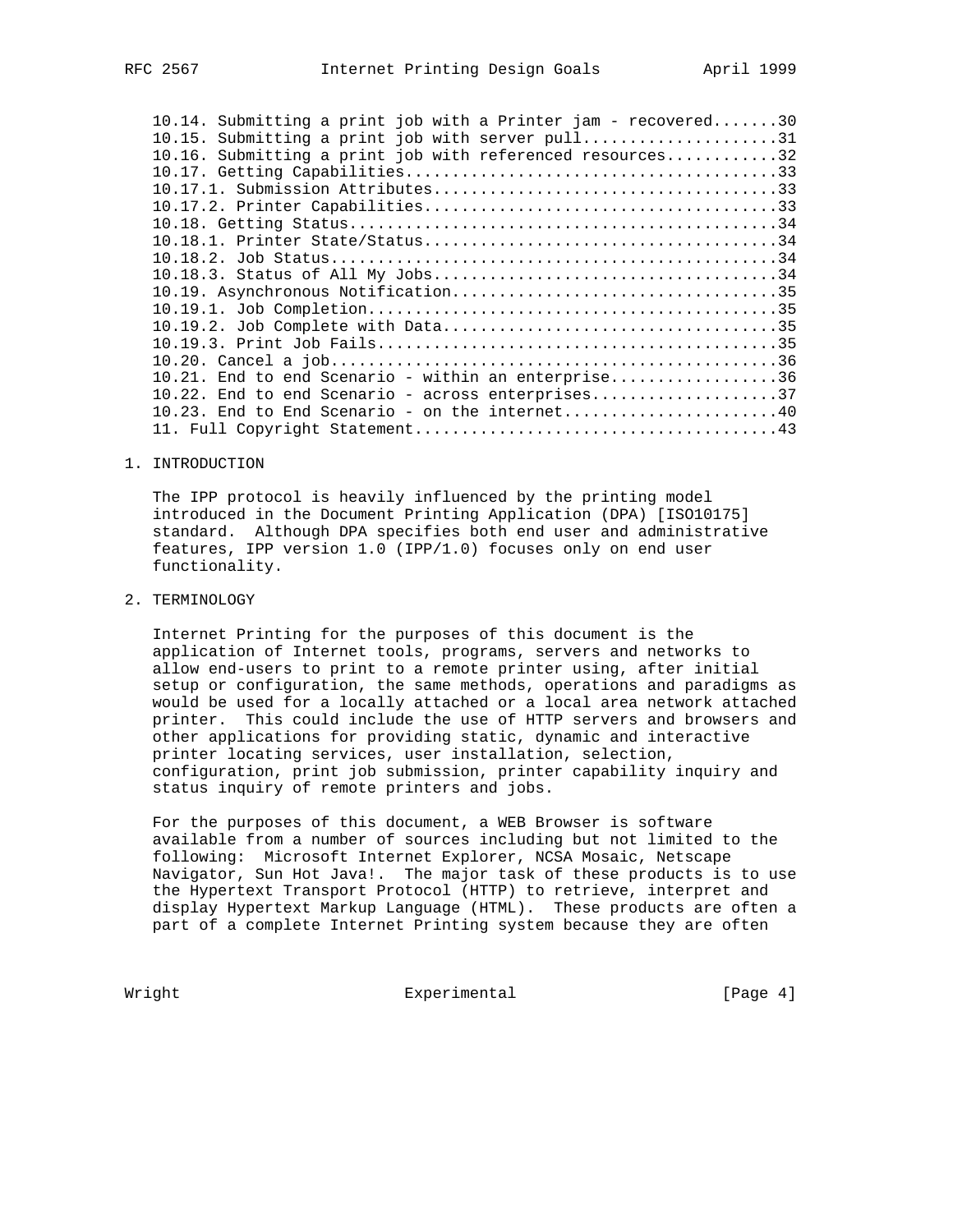used as a means of obtaining the status of or more information about the printing system; however, they may not be present in all implementations.

 Throughout this document, 'printer' shall be interpreted to include any device which is capable of marking on a piece of media using any available technology. These design goals do not include support for multi-tiered printing solutions involving servers (single or multiple) logically in front of the actual printing device yet all such configurations shall be supported but shall appear to the end user as only a single device.

 Throughout this document 'driver' refers to the code installed in some client operating system to generate the print data stream for the intended printer. Some computing environments may not include a separate printer driver. Rather, the generation of the proper print data stream is accomplished in an application on that computer. How such a computer environment or application is updated to support a new printer now made available using IPP is outside the scope of IPP. The actual details for installing a printer driver are operating system dependent and are also outside the scope of IPP. See also section 4.1 (SECURITY CONSIDERATIONS) for security implications of driver download and installation.

The IPP protocol will support the following physical configurations:

- An IPP client talking to an IPP Printer object imbedded in a single, physical output device.
- An IPP Client talking to a server containing one or more IPP Printer objects. Each Printer object is associated with exactly one physical output device supported by the server. The protocol between the server and the output devices is undefined.
- An IPP Client talking to an IPP Printer object in a server. The Printer object is associated with one or more physical output devices, but the client only sees the Printer object, which is an abstraction and represents all of the associated physical output devices. The protocol between the server and the physical output devices is undefined.

 Throughout this document, certain design goals will be identified as not being a part of version 1.0 (or V1.0) of the protocol or as being satisfied by means outside of IPP. IPP is assumed to be one part, an enabler, of a complete Internet Printing solution. For example printer instance creation is not performed by but is enabled by the protocol. Globally, none of the operator or administrators wants and needs are included in the design goals for version 1.0. Some of the end-user wants and needs may also be excluded from version 1.0 and will be so noted in the description of them. Subsequent versions of

Wright **Experimental** Experimental [Page 5]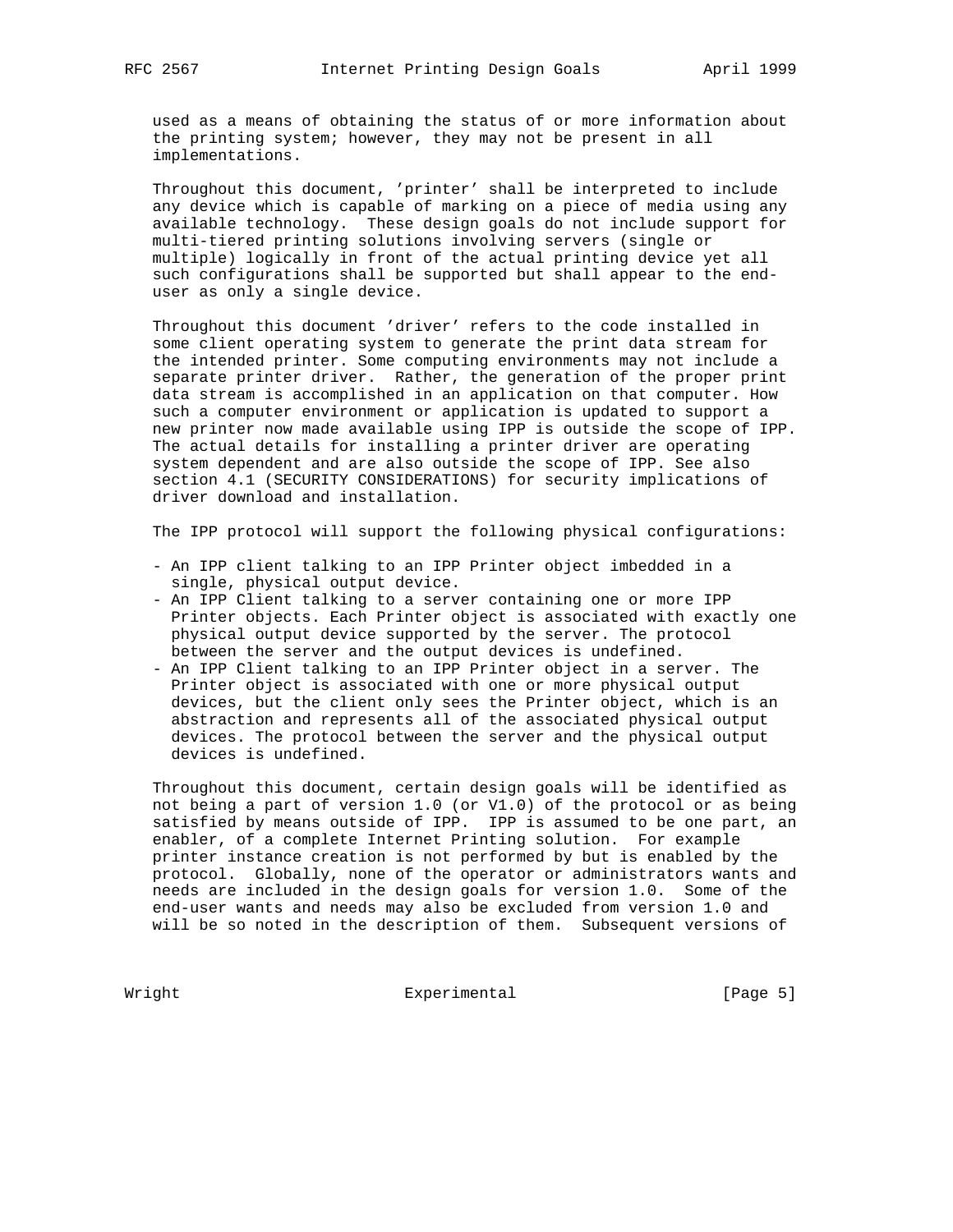the protocol (e.g. V2.0) may include support for these initially excluded wants and needs.

3. DESIGN GOALS

 The next three sections identify the design goals for an Internet printing protocol from three roles assumed by humans: end-user, operator, and administrator. The goals defined here are only those that need to be addressed by an Internet printing protocol. Other wants and needs, such as that the operator needs physical access to the printer (e.g. to be able to load paper or clear jams) are not covered by this document. Section 5 contains scenarios which provide more detailed examples of the entire process including discovery, status, printing and end-of-job reporting.

### 3.1. END-USER

 An end-user of a printer accepting jobs through the Internet is one of the roles in which humans act. The end-user is the person that will submit a job to be printed on the printer.

 The wants and needs of the end-user are broken down into six categories: finding/locating a printer, creating a local instance of a printer, viewing printer status, viewing printer capabilities, submitting a print job, viewing print job status, altering the attributes of a print job.

3.1.1. Finding or locating a printer.

 End-users want to be able to find and locate printers to which they are authorized to print. They want to be able to perform this function using a standard WEB browser or other application. Multiple criteria can be applied to find the printers needed. These criteria include but are not limited to:

- by name (Printer 1, Joes-color-printer, etc.)
- by geographic location (bldg 1, Kentucky, etc.)
- by capability or attribute (color, duplex, legal paper, etc.)

 Additionally, while it is outside of scope of IPP, end-users want to be able to limit the scope of their searching to:

- inside a functional sub-domain
- include only a particular domain (lexmark.com)
- exclude specified domains

Wright **Experimental** Experimental [Page 6]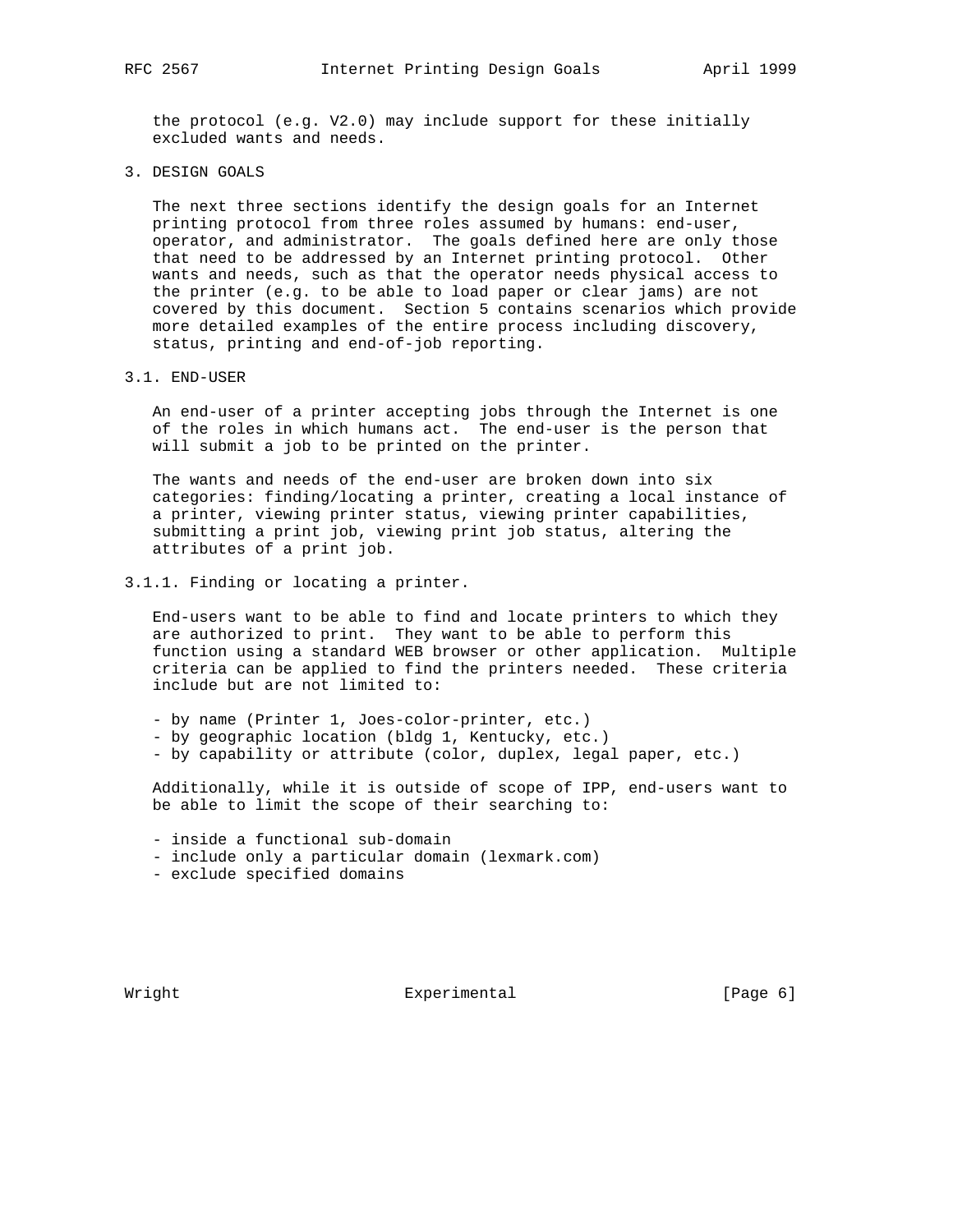While an Internet printing protocol may not of itself include this function, IPP must define and enable a directory schema which will provide the necessary information for a directory service implementation to consistently represent printers by their IPP attributes.

3.1.2. Create an instance of the printer.

 After finding the desired printer, an end-user needs to be able to create a local instance of that printer within the end-user operating system or desktop. This local instance will vary depending upon the printing paradigm of the operating system. For example, some UNIX users will only want a queue or a reference to a remote printer created on their machine while other UNIX users and Windows NT users will want the queue and also the necessary icons and registry entries to be created and initialized. Where required, drivers may need to be downloaded from some repository and installed on the computer. All necessary decompressing, unpacking, and other installation actions should occur without end-user interaction or intervention excepting initial approval by the end-user. Once the local instance of the printer has been installed, it shall appear to the end-user of the operating system and to the applications running there as any other printer (local, local area network connected, or network operating system connected) on the end-user desktop or environment. IPP's role in this goal is simply to enable the creation of the printer instance providing information such as where to locate a printer driver for this printer, as an attribute of an IPP Printer.

3.1.3. Viewing the status and capabilities of a printer.

 Before using a selected printer or, in fact at any time, the end-user needs the ability to verify the characteristics and status of both printers and jobs queued for that printer. When checking the characteristics of a printer, the end-user typically wants to be able to determine the capability of the device, e.g.:

- supported media, commonly paper, by size and type

 - paper handling capability, e.g. duplex, collating, finishing - color capability

When checking the status of the printer and its print jobs, the enduser typically wants to be able to determine:

- is the printer on-line?

- what are the defaults to be used for printing?
- how many jobs are queued for the printer?
- how are job priorities assigned? (outside the scope of IPP)

Wright **Experimental** Experimental [Page 7]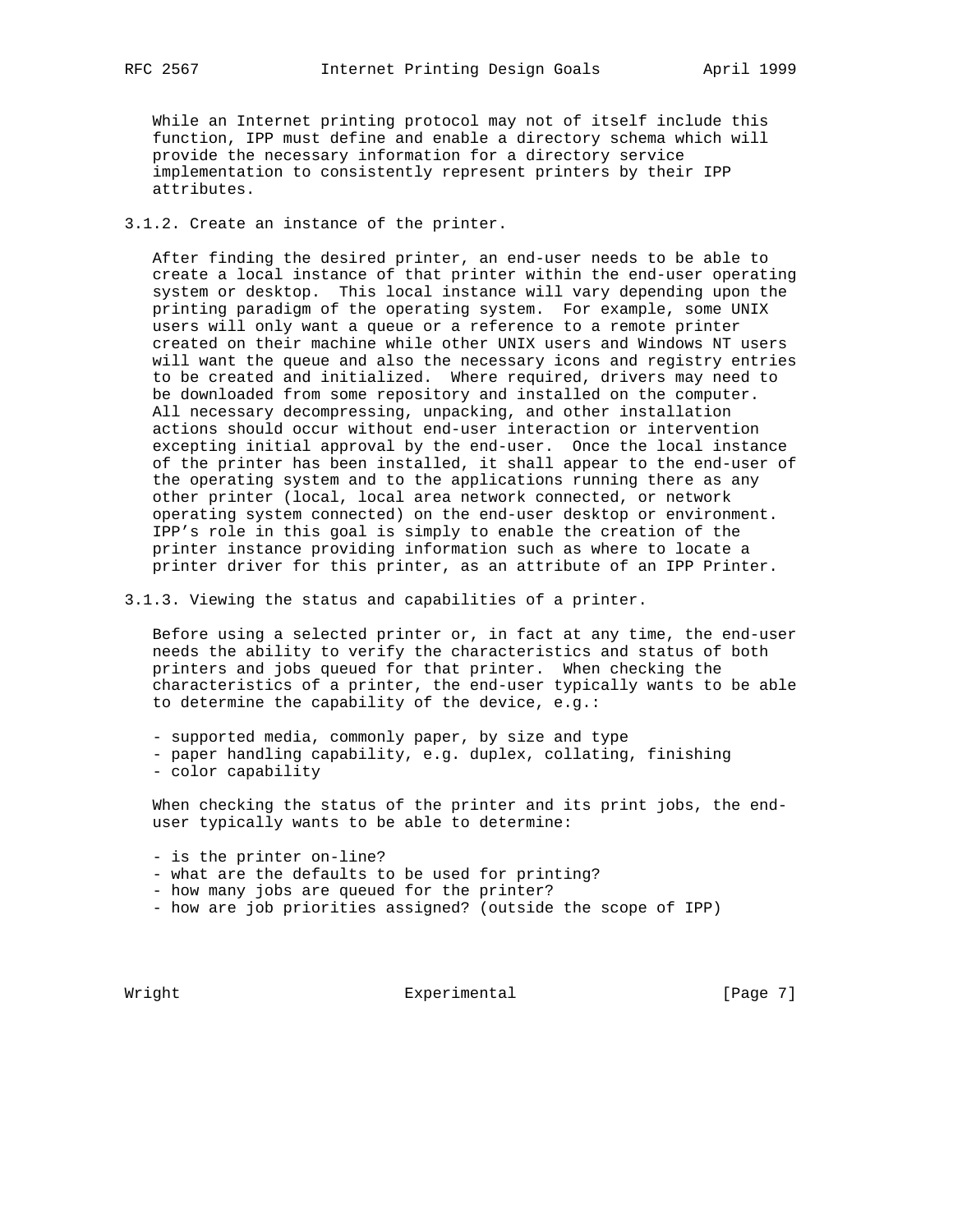### 3.1.4. Submitting a print job.

 Once the desired printer has been located and installed, the end-user wants to print to that printer from normal applications using standard methods. These normal applications include such programs as word processors, spreadsheets, data-base applications, WEB browsers, production printing applications, etc. Additionally, the end-user may want to print a file already existing on the end-user's computer -- "simple push". In addition to printing from an application and simple push, the end-user needs to have the ability to submit a print job by reference. Printing by reference is defined to mean as submitting a job by providing a reference to an existing document. The reference, a URI, will be resolved before the actual print process occurs. Submitting a job by reference relieves the user from downloading the document from the remote server and then sending it via IPP to the printer. This saves both time and network bandwidth.

 Some means shall be provided to determine if the format of a job matches the capability of the printer. This can be done by one of the following (all of which are outside of scope of the IPP protocol):

- the end-user selects the correct printer driver
- the printer automatically selects the proper interpreter
- the end-user uses some other manual procedure.

 A standard action shall be defined should the job's requirements not match the capabilities of the printer.

 Because the end-user does not want to know the details of the underlying printing process, the protocol must support job-to-printer capability matching (all implementations are not necessarily required to implement this function.) This matching capability requires knowing both the printer's capabilities and attributes and those capabilities and attributes required by the job. Actions taken when a print job requires capabilities or attributes that are not available on the printer vary and can include but are not limited to:

- rejecting the print job
- redirecting the print job to another printer (Not in V1.0)
- printing the job, accepting differences in the appearance

 Print jobs will also be submitted by background or batch applications without human intervention.

 End-users need the ability to set certain print job parameters at the time the job is submitted. These parameters include but are not limited to:

Wright **Experimental** Experimental [Page 8]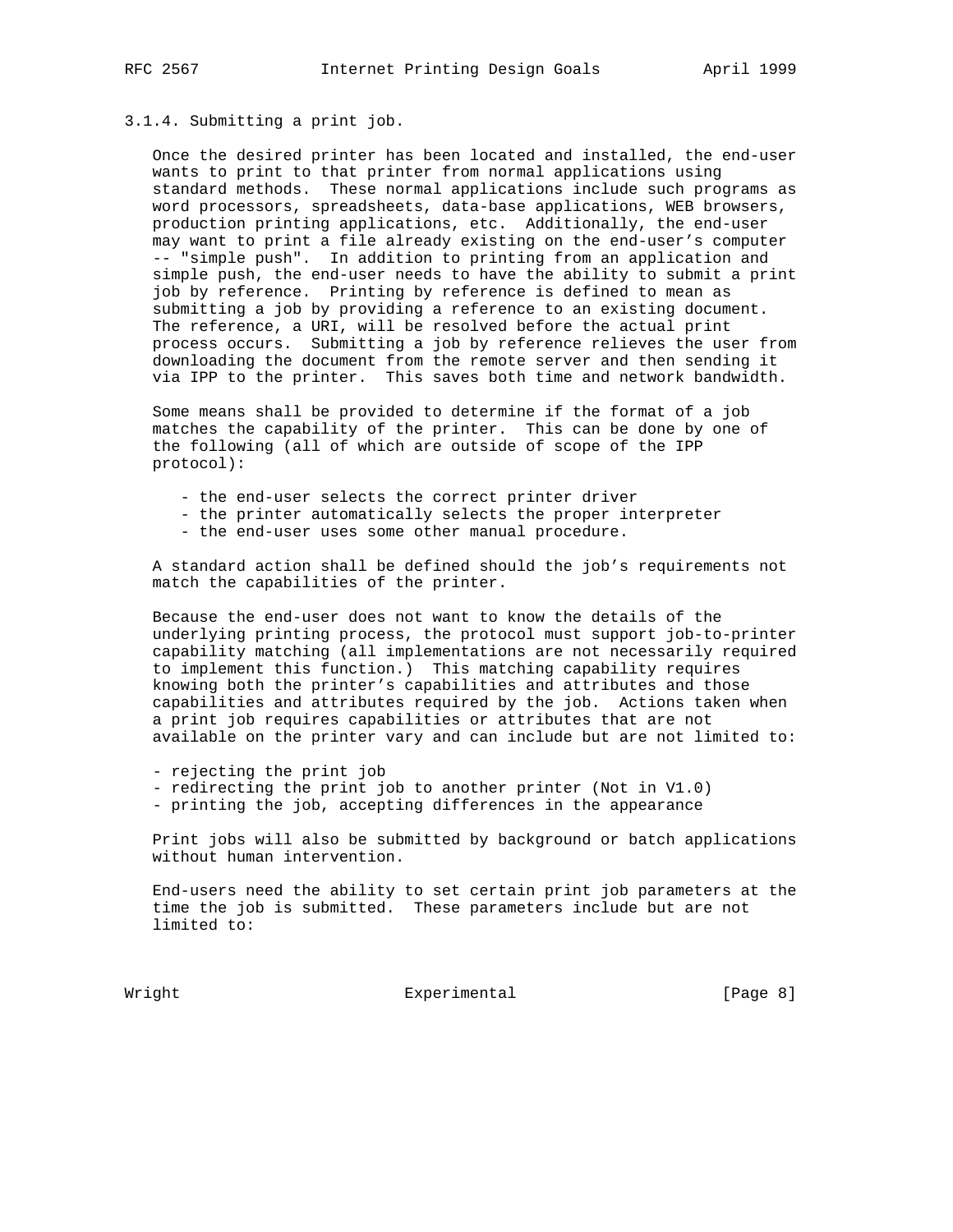- number of copies
- single or two sided printing
- finishing
- job priority

3.1.5. Viewing the status of a submitted print job.

 After a job has been submitted to a printer, the end-user needs a way to view the status of that job (i.e. job waiting, job printing, job done) and to determine where the job is in the print queue.

 In addition to the need to inquire about the status of a print job, automatic notification of the completion of that job is also required.

 Notification means are not defined by the protocol but the protocol must provide a means of enabling and disabling the notification.

3.1.6. Canceling a Print Job

 While a job is waiting to be printed or has been started but not yet completed, the original creator/submitter of the print job (i.e. the end-user) shall be able to cancel the job entirely (job is waiting) or the remaining portion of it (job is printing.) Altering the print job itself is not a V1.0 design goal.

3.2. OPERATOR (NOT REQUIRED FOR V1.0)

 An operator of a printer accepting jobs through the Internet is one of the roles in which humans act. The operator has the responsibility of monitoring the status of the printer as well as managing and controlling the jobs at the device. These responsibilities include but are not limited to the replenishing of supplies (ink, toner, paper, etc.), the clearing of minor errors (paper jams, etc.) and the re-prioritization of end-user jobs. Operator wants and needs will not be addressed by V1.0 of the protocol.

 The wants and needs of the operator include all those of the end-user but may include additional privileges. For example, an operator may be able to view all print jobs on a printer while the end-user might only be able to see his own jobs.

3.2.1. Alerting.

 One of the required operator functions is having the ability to discover or to be alerted to changes in the status of a printer particularly those changes that cause a printer to stop printing and

Wright **Experimental** Experimental [Page 9]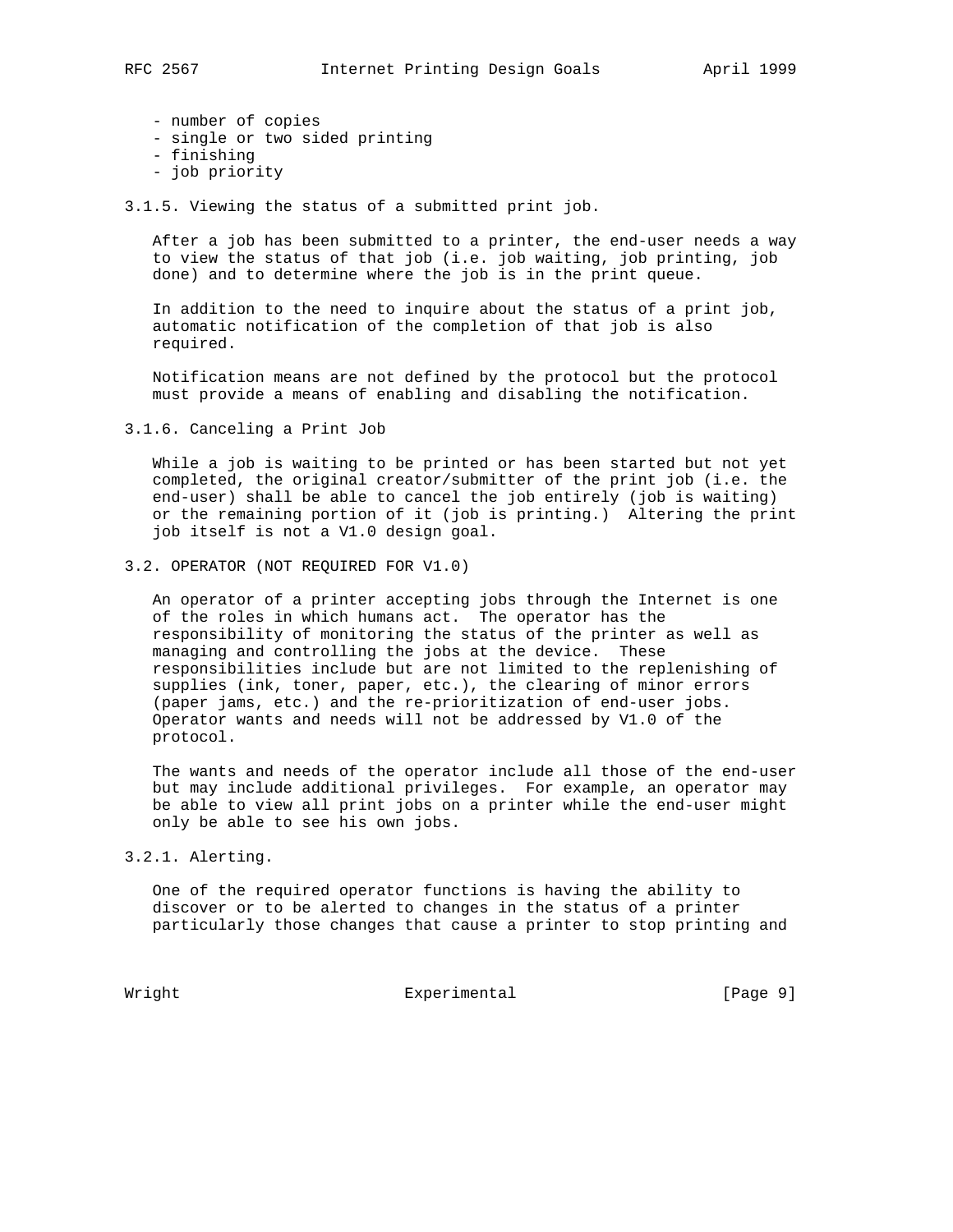to be able to correct those problems. As such, an Internet printing protocol shall be able to alert a designated operator or operators to these conditions such as 'out of paper', 'out of ink', etc. Additionally. the operator shall be able to, asynchronous to other printer activity, inquire as to a printer's or a job's status.

3.2.2. Changing Print and Job Status.

 Another of the required operator functions is the ability to affect changes to printer and job status remotely. For example, the operator will need to be able to re-prioritize or cancel any print jobs on a printer to which the operator has authority.

3.3. ADMINISTRATOR (NOT REQUIRED FOR V1.0)

 An administrator of a printer accepting jobs through the Internet is one of the roles in which humans act. The administrator has the responsibility of creating the printer instances and controlling the authorization of other end-users and operators. Administrator wants and needs will not be addressed by V1.0 of the protocol.

 The wants and needs of the administrator include all those of the end-user and, in some environments, some or all of those of the operator. Minimally, the administrator must also have the tools, programs, utilities and supporting protocols available to be able to:

- create an instance of a printer
- create, edit and maintain the list of authorized end-users
- create, edit and maintain the list of authorized operators
- create, edit and maintain the list of authorized administrators
- create, customize, change or otherwise alter the manner in which the status capabilities and other information about printers and jobs are presented
- create, customize, or change other printer or job features
- administrate billing or other charge-back mechanisms
- create sets of defaults
- create sets of capabilities

 The administrator must have the capability to perform all the above tasks locally or remotely to the printer.

4. OBJECTIVES OF THE PROTOCOL

 The protocol to be defined by an Internet printing working group will address the wants and needs of the end-user (V1.0). It will not, at least initially, address the operator or administrator wants and needs (V2.0).

Wright Experimental Experimental [Page 10]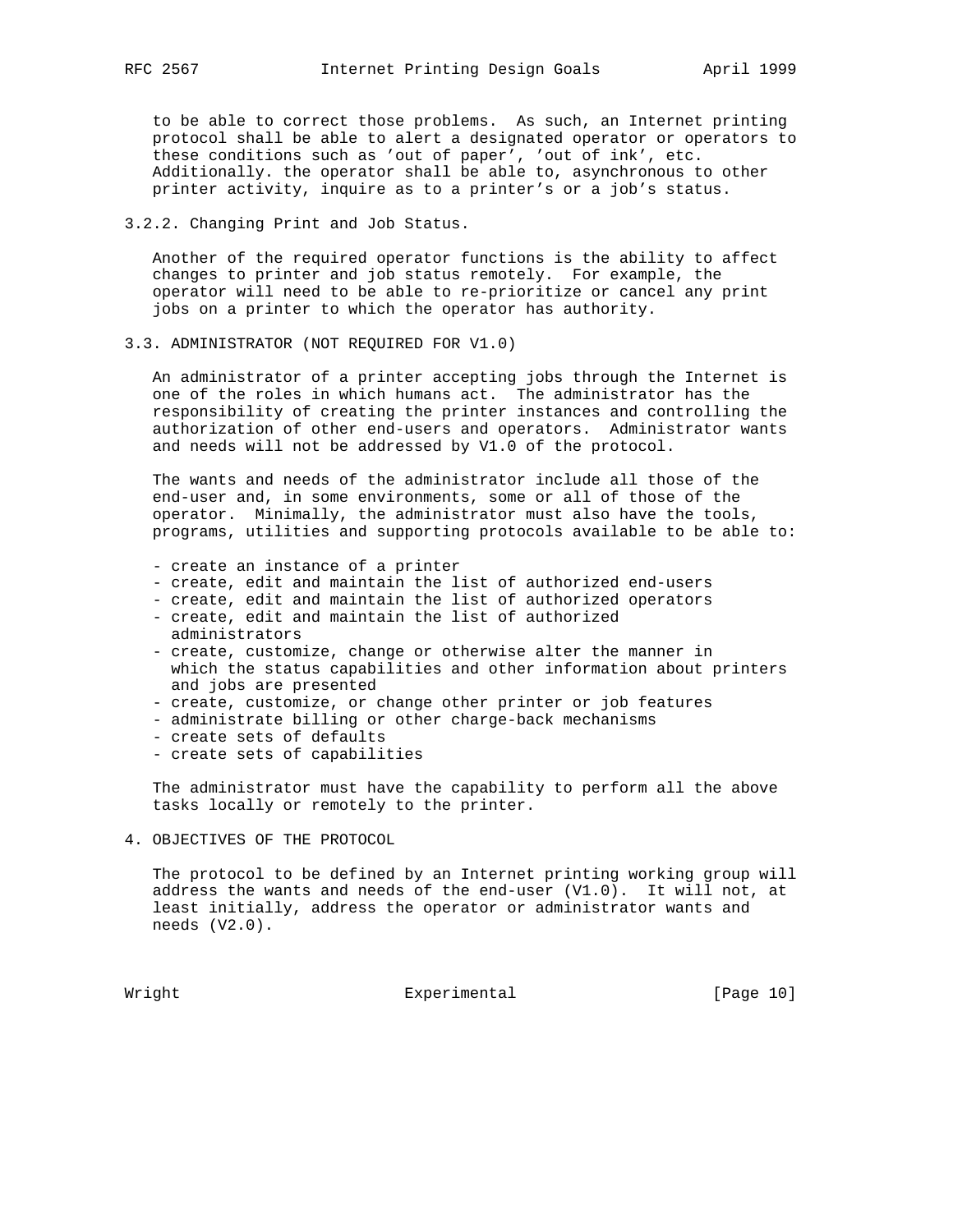The protocol defined shall be independent of the operating system of both the client and the server. Generally, any platform capable of supporting a WEB Browser should be capable of being a client. Generally, any platform providing a WEB/HTTP server and printing services should be capable of being a server. Usage of the WEB Browser and Server is not required for IPP; the operating system, operating system extensions or other applications may provide IPP functionality directly.

 In many environments such as Windows 95, Windows NT and OS/2, the print data is created and transmitted to the printer on the fly rather than being created, spooled and then transmitted to the printer (a typical UNIX method.) The Internet Printing Protocol must properly handle either methodology and make this transparent to the end-user.

### 4.1. SECURITY CONSIDERATIONS

 It is required that the Internet Printing Protocol be able to operate within a secure environment. Wherever reasonable, IPP ought to make use of existing security protocols and services. IPP will not invent new security features when the design goals described in this document can be met by existing protocols and services. Examples of such services include Secure Socket Layer Version 3 (SSL3) [SSL] and HTTP Digest Access Authentication [RFC2069]. Note: SSL3 is not on the IETF standards track.

 Since we cannot anticipate the security levels or the specific threats that any given IPP print administrator may be concerned with, IPP must be capable of operating with different security mechanisms and policies as required by the individual installation. The initial security needs of IPP are derived from two primary considerations. First, the printing environments described in this document take into account that the client, the Printer, and the document to be printed may each exist in different security domains. When objects are in different security domains the design goals for authentication and message protection may be much stronger than when they are all in the same domain.

 Secondly, the sensitivity and value of the content being printed will vary from one instance of a print job to another. For example, a publicly available document does not need the same level of protection as a payroll document does. Message protection design goals include data origin authentication, privacy, integrity, and non-repudiation.

Wright **Experimental** Experimental [Page 11]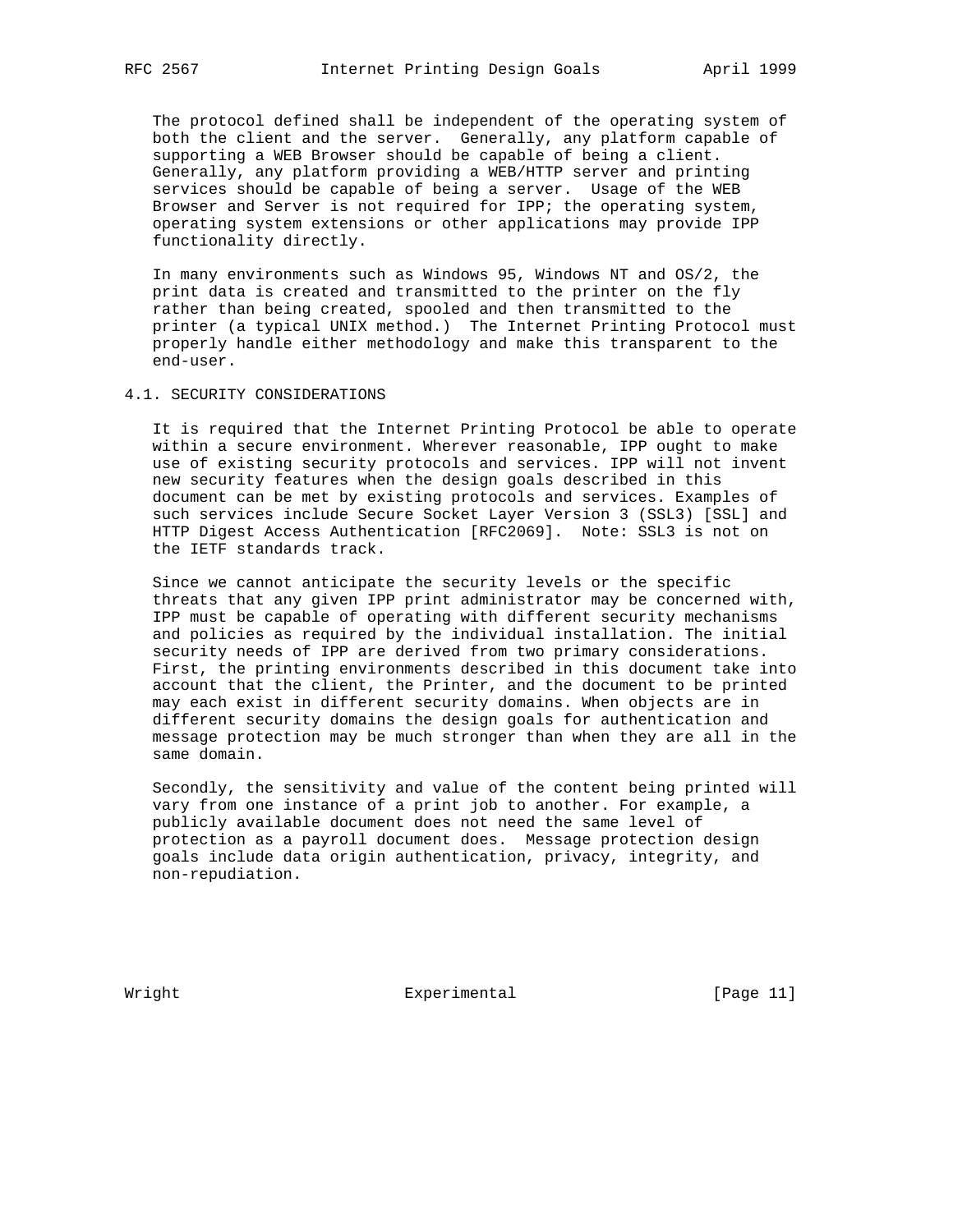In many environments (e.g. Windows, OS/2) a printer driver may be needed to create the proper datastream for printer. This document discusses downloading such a new driver from a variety of sources. Downloading and installing any software, including drivers) on a computer exposes that computer to a number of security risks including but not limited to:

- defective software
- malicious software (e.g. Trojan horses)
- inappropriate software (i.e. software doing something deemed unreasonable by the user.)

 As such, proper security considerations and actions need to be taken by the user and/or a system administrator to prevent the compromising of the computer. Administrators should configure downloading mechanism for printer drivers in such a way as to be able to verify the source of driver software and encrypt or otherwise protect that software during download.

 Examples including security considerations can be found in sections 5 (IPP SCENARIOS) and 10 (APPENDIX - DETAILED SCENARIOS) later in this document.

4.2. INTERACTION WITH LPD (RFC1179)

 Many versions of UNIX and in fact other operating systems provide a means of printing as described in [RFC1179] (Line Printer Daemon Protocol.) This document describes the file formats for the control and data files as well as the messages used by the protocol. Because of the simplistic approach taken by this protocol, many manufacturers have include proprietary enhancements and extensions to 'lpd.' Because of this divergence and due to other design goals described in this document, there is no requirement for backward compatibility or interoperability with 'lpd'. However, a mapping of LPD functionality and IPP functionality shall be provided so as to enable a gateway between LPD and IPP.

4.3. EXTENSIBILITY

 The Internet Printing Protocol shall be extensible by several means that facilitate interoperability and prevent implementation collisions:

 - by providing a process whereby implementers can submit proposals for registration of new attributes and new enumerated values for existing attributes.

Wright **Experimental** Experimental [Page 12]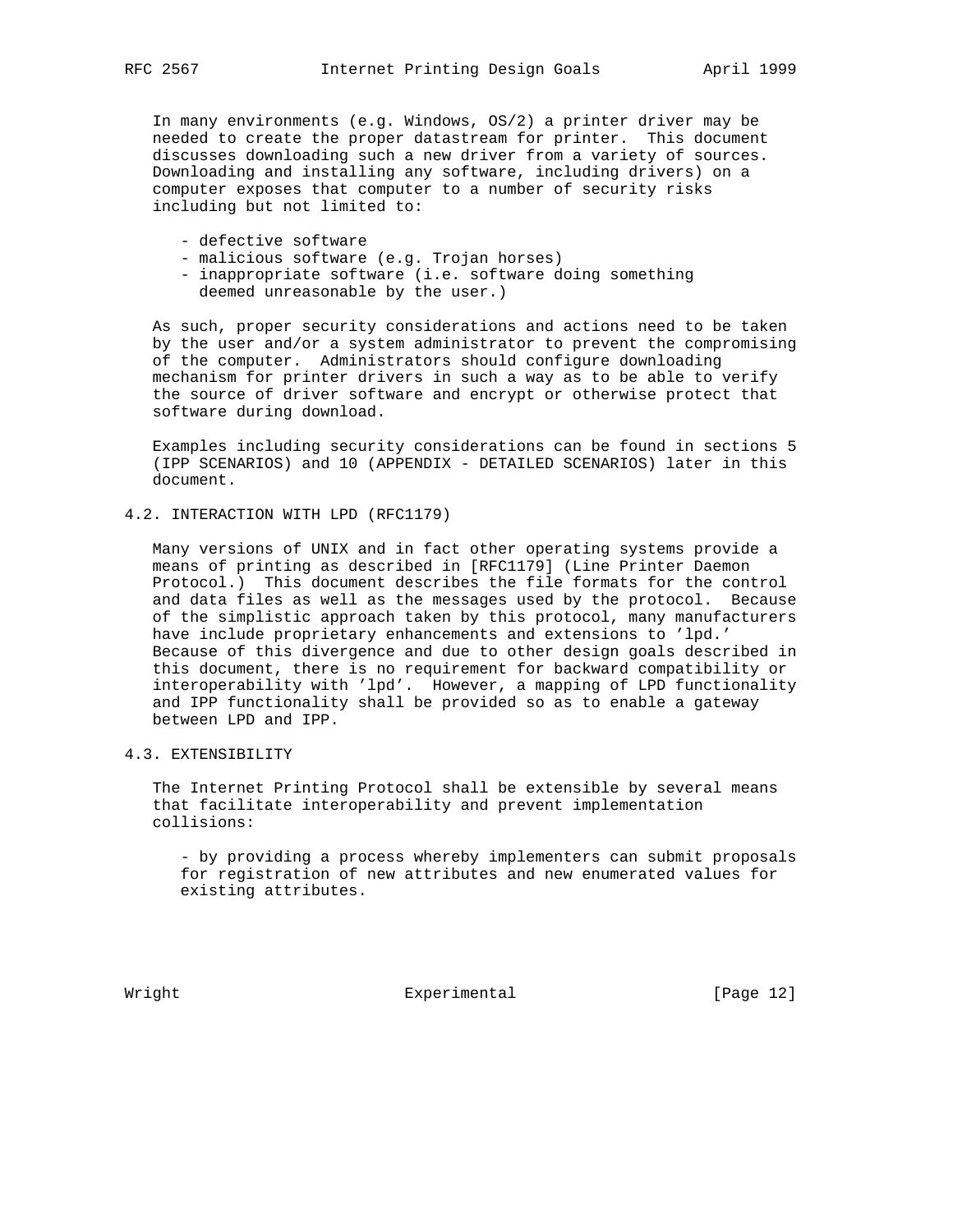\* that require review and approval. The Internet Assigned Number Authority (IANA) will be the repository for such accepted registration proposals after review.

 \* that do not require review and approval. IANA will be the repository for such registrations.

 - by providing syntax in the protocol so that implementers may add private (i.e. unregistered) attributes and enumerated attribute values.

 - by providing versioning and negotiation so as to enable future implementations of IPP to interoperate with implementations of version 1.0 of IPP.

## 4.4. FIREWALLS

 As stated in section 3 Design Goals, Internet printing shall, by definition, support printing from one enterprise to another. As such, the Internet printing protocol must be capable of passing through firewalls and/or proxy servers (where enabled by the firewall administrator) preferably without modification to the existing firewall technology.

## 4.5. INTERNATIONALIZATION

 Users of Internet printing will come from all over the world. As such, where appropriate, internationalization and localization will be enabled for the protocol.

## 5. IPP SCENARIOS

 Each of the scenarios in this section describes a specific IPP operation, such as submitting a print job. Section 10 contains several detailed flows for each scenario to provide additional detail. The examples should not be considered exhaustive, but illustrative of the functions and features required in the protocol. Flows are intended to be protocol neutral. It is not assumed that all of the functions and features described in these scenarios will necessarily be supported directly by IPP or in version 1.0 of IPP.

 See the IPP Model and Semantics document for details on configurations of clients, servers and firewalls.

Wright **Experimental** Experimental [Page 13]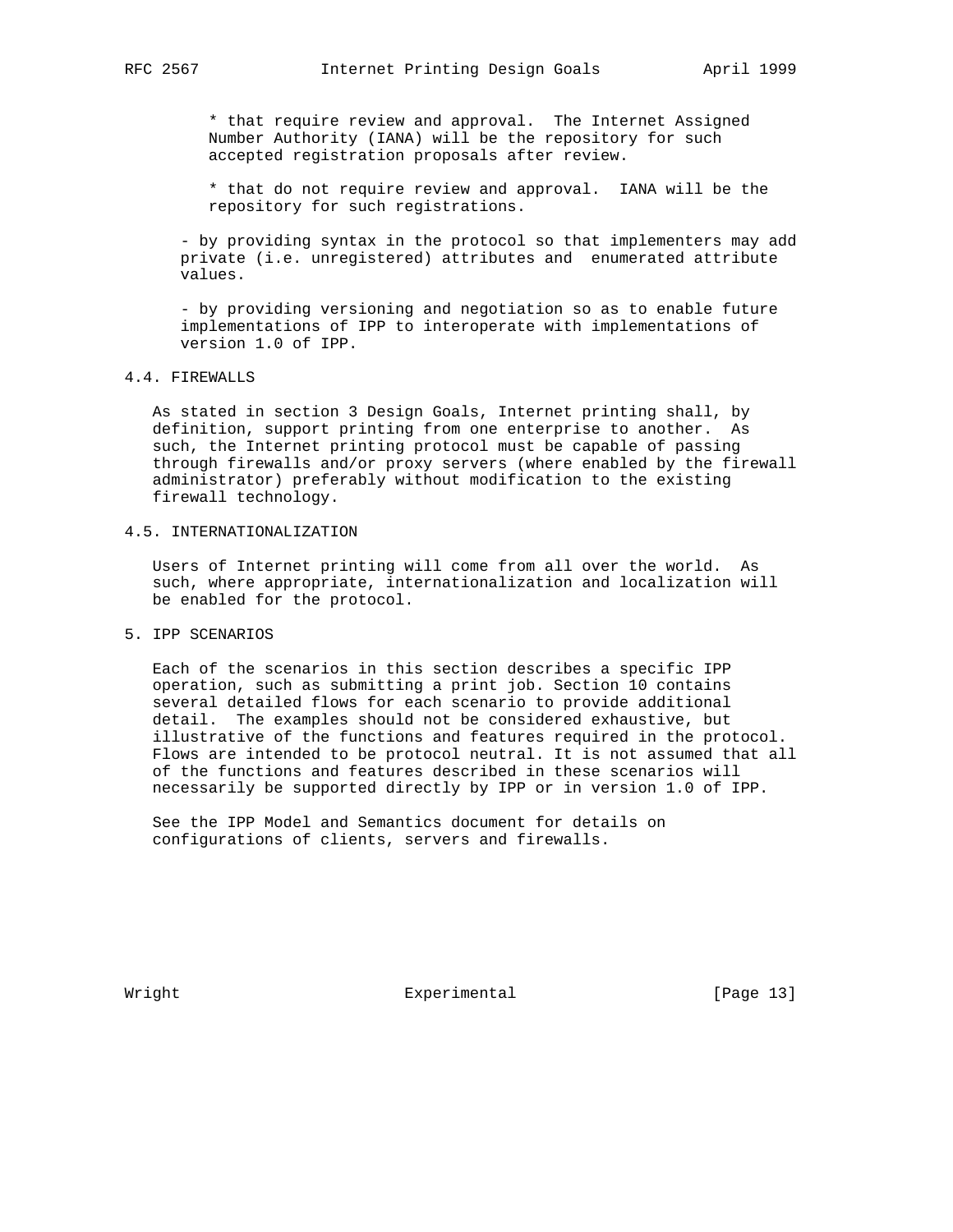5.1. PRINTER DISCOVERY

```
 Service
```
Client Client Client Client Client Directory Service

 +----------------------------------------------------------- > give me information on printers with these characteristics

 < -----------------------------------------------------------+ Information on Printers matching these characteristics

 The objective of printer discovery is to locate printers that meet the client's wants and needs. The Directory Service should provide enough information for the client to make an initial choice. The client may have to connect to each individual Printer offered to get more detail. Not all information available from the Directory Service is obtained using IPP; some information may be administratively provided.

 The actual protocol used between client and Directory or Name Service is considered outside the scope of IPP. Printer Discover is included in the scenarios to provide design goals for the directory schema for IPP Printers and to further define Printer attributes.

 Characteristics that might be considered when locating a Printer include:

- capabilities of the Printer, e.g. PDLs supported
- physical location, e.g. in building 010
- driver required and location
- cost per page to print (outside the scope of IPP)
- whether or not printer is access controlled
- whether or not usage requires client authentication
- whether or not Printer can be authenticated
- whether or not payment is required for printing (outside the scope of IPP)
- maximum job size (spool size) (outside the scope of IPP)
- whether or not Printer support compression (outside the scope of IPP)
- whether or not Printer supports encryption
- administrative limits on this Printer
	- maximum number of copies per job
	- maximum number of pages per job

Wright **Experimental** Experimental [Page 14]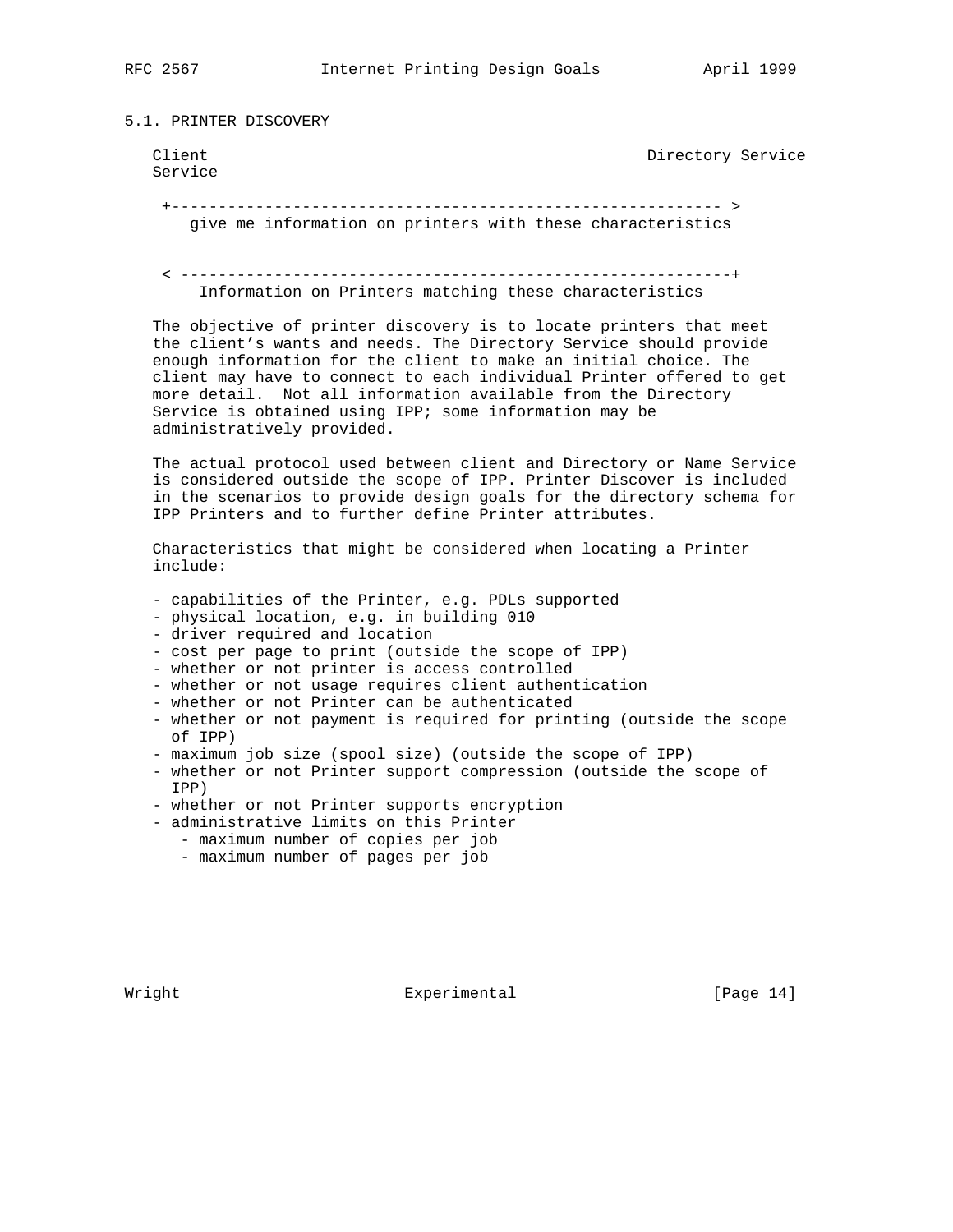Responses could additionally include:

- how to get more information
	- web page
	- telephone number
	- help desk
- 5.2. DRIVER INSTALLATION

Client Printer

 +----------------------------------------------------------- > Where can I find a driver & software to install it?

 < -----------------------------------------------------------+ URIs for drivers and install software

 Driver here refers to the code installed in some client operating system to generate the print data stream for the intended printer. The actual details for installing a printer driver are operating system dependent and are also outside the scope of IPP. However, an IPP printer or a directory service advertising an IPP Printer should be capable of telling a client what drivers are available and/or required, where they can be found, and provide pointers to installation instructions, installation code or initialization strings required to install the driver. See section 4.1 (SECURITY CONSIDERATIONS) for security implications of driver download and installation.

5.3. SUBMITTING A PRINT JOB

Client **IPP** Printer

 +----------------------------------------------------------- > Here is a Print Job - Job attributes - Print data < -----------------------------------------------------------+ Response

The protocol must support these sources of client data:

 - Print data is a file submitted with the job - Print data is generated on the fly by an application - Print data is a file referenced by a URI

Wright **Experimental** Experimental [Page 15]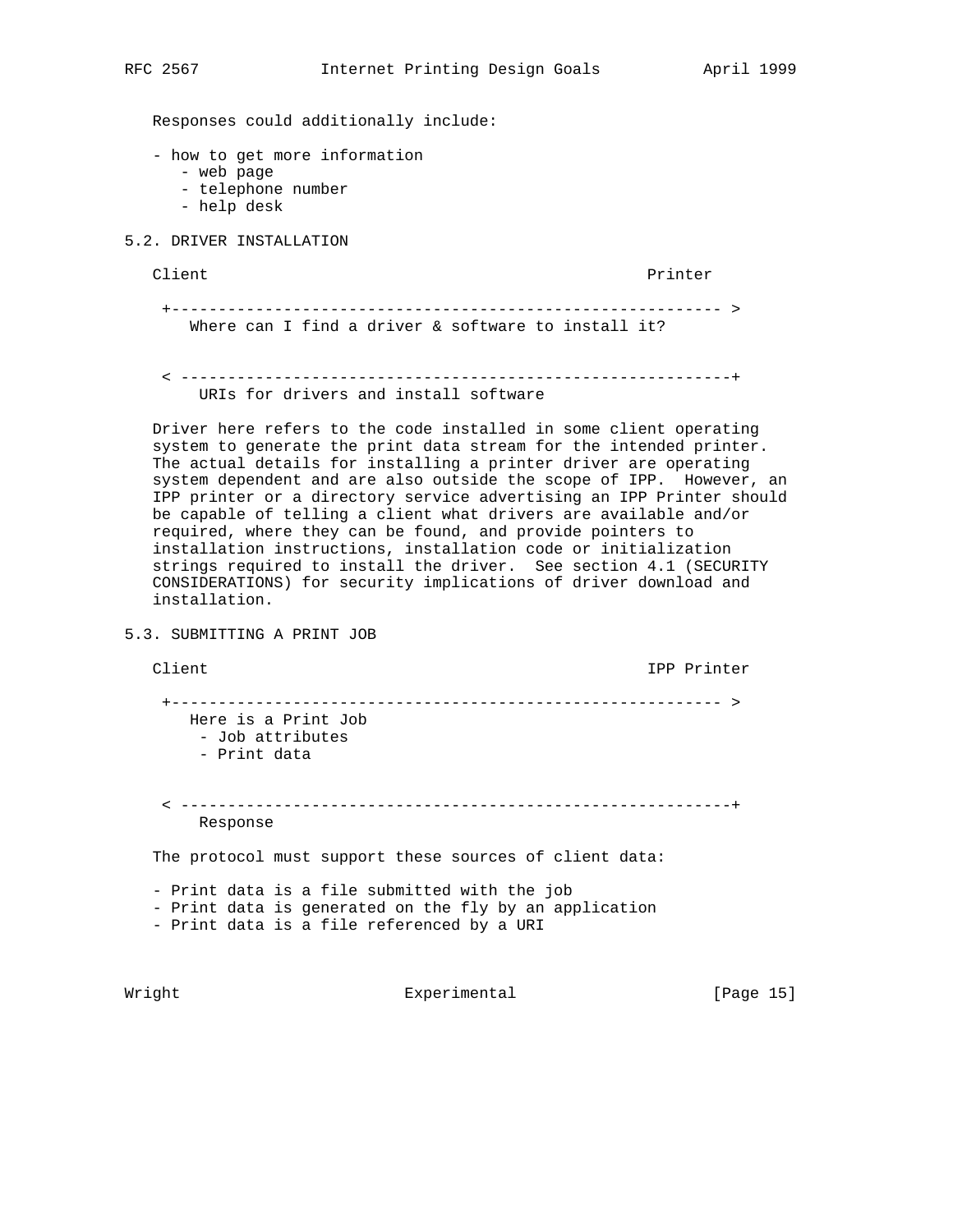The protocol must handle overrun conditions in the printer and must support overlapped printing and downloading of the file in devices that are unable to spool files before printing them.

 Every print request will have a response. Responses will indicate success or failure of the request and provide information on failures when they occur. Responses would include things like:

- Got the print job and queued it
- Got the print job and am printing it
- Got the print job, started to print it, but printing failed
	- why it failed (e.g. unrecoverable PostScript error)
	- state of the printer
	- how much printed
- Got the print job but couldn't print it
	- why it can't be printed
	- state of the printer
- Got the print job but don't know what to do with it
- Didn't get a complete print job (e.g. communication failure)

### 5.4. GETTING STATUS/CAPABILITIES

Client IPP Printer

 +----------------------------------------------------------- > Get status and/or capabilities of Printer

 < -----------------------------------------------------------+ Status/Capabilities

Clients will need to get information about

- Static capabilities of the device

- Dynamic state of the Printer (e.g. out of paper)
- State of a specific job owned by this client
- State of all jobs owned by this client
	- queued
	- printing
	- completed

Wright **Experimental** Experimental [Page 16]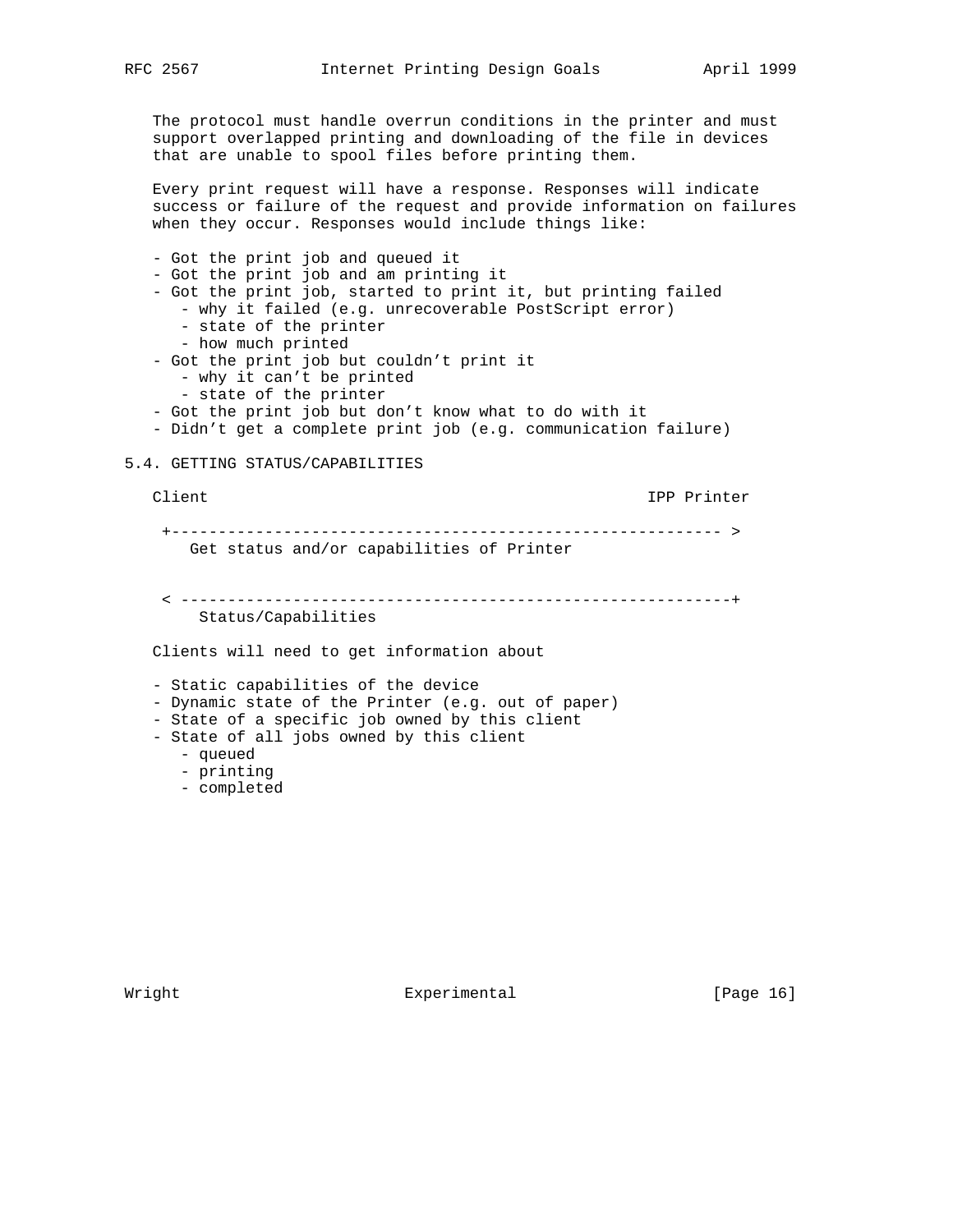- Job submission attributes supported/required - scheduling attributes (e.g. priority) - production attributes (e.g. number of copies) 5.5. ASYNCHRONOUS NOTIFICATION Client IPP Printer +----------------------------------------------------------- > Use the following method to notify me of Printer events . **.** The contract of the contract of the contract of the contract of the contract of the contract of the contract of **.** The contract of the contract of the contract of the contract of the contract of the contract of the contract of < -----------------------------------------------------------+ Asynchronous notification of Printer event Clients must be able to request asynchronous notification for Printer events such as - job completion - a fatal error that requires the job to be resubmitted - a condition that severely impacts a queued job for this client e.g. printer is out of paper Note: end-user notification is a V1.0 design goal while operator notification is for V2.0. 5.6. JOB CANCELING Client IPP Printer +----------------------------------------------------------- > Cancel the named job as indicated

 < -----------------------------------------------------------+ Response (did it or not)

 Similarly clients must be able to make changes to jobs which have been submitted and are queued for printing. Changing of job attributes should also be supported. Job modifications, holding and releasing of jobs are not included in the design goals for IPP v1.0.

Wright **Experimental** Experimental [Page 17]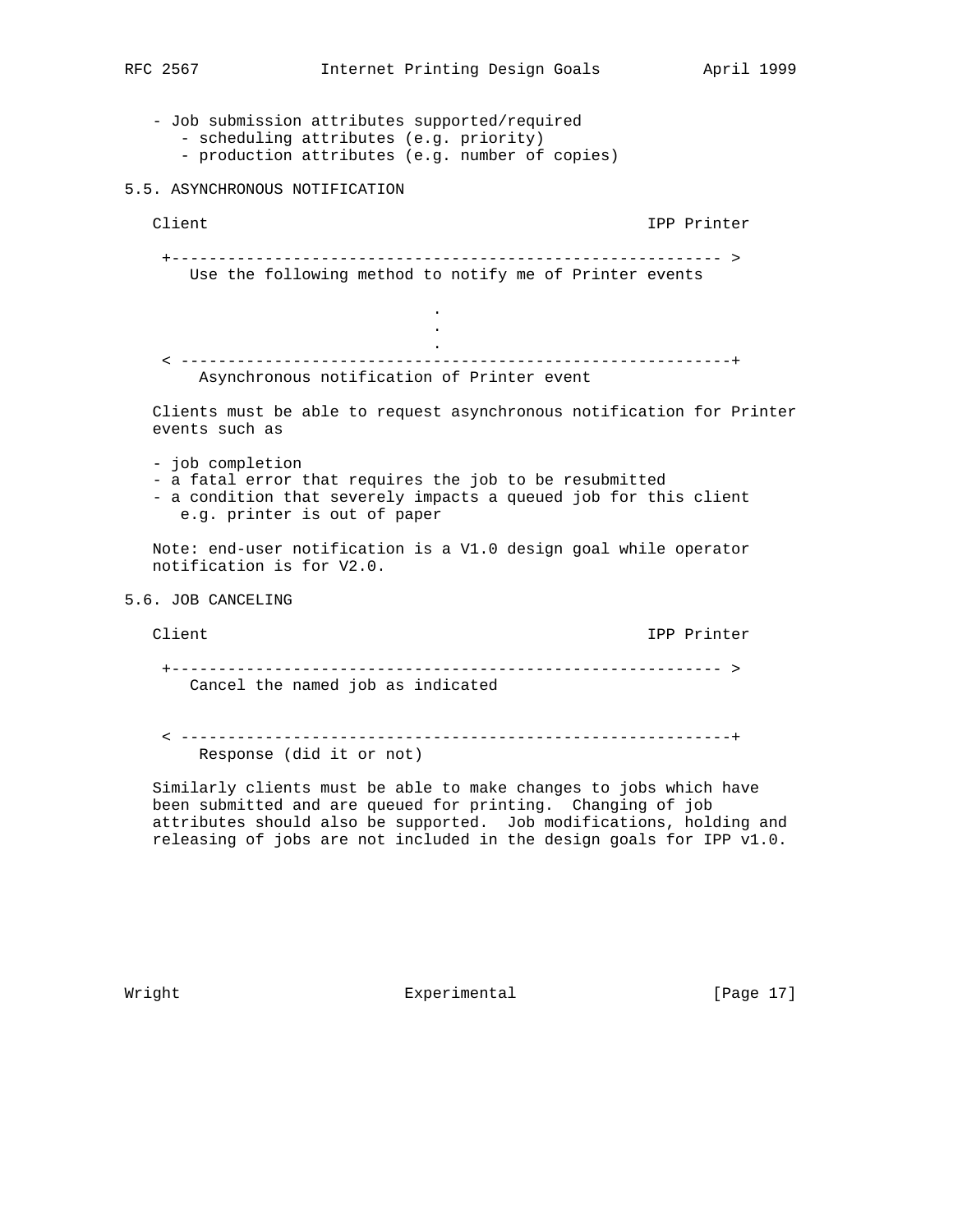## 6. SECURITY CONSIDERATIONS

 The security considerations for IPP are described in Section 4.1 above.

# 7. REFERENCES

- [ipp-iig] Hastings, T. and C. Manros, "Internet Printing Protocol/1.0: Implementer's Guide", Work in Progress.
- [RFC2569] Herriot, R., Hastings, T., Jacobs, N. and J. Martin, "Mapping between LPD and IPP Protocols", RFC 2569, April 1999.
- [RFC2566] deBry, R., Hastings, T., Herriot, R., Isaacson, S. and P. Powell, "Internet Printing Protocol/1.0: Model and Semantics", RFC 2568, April 1999.
- [RFC2565] Herriot, R., Butler, S., Moore, P. and R. Tuner, "Internet Printing Protocol/1.0: Encoding and Transport", RFC 2565, April 1999.
- [RFC2568] Zilles, S., "Rationale for the Structure and Model and Protocol for the Internet Printing Protocol", RFC 2568, April 1999.
- [ISO10175] ISO/IEC 10175, Document Printing Application, June 1996.
- [RFC1179] McLaughlin, L., "Line Printer Daemon Protocol" RFC 1179, August 1990.
- [SSL] Netscape, The SSL Protocol, Version 3, (Text version 3.02), November 1996.

Wright **Experimental** Experimental [Page 18]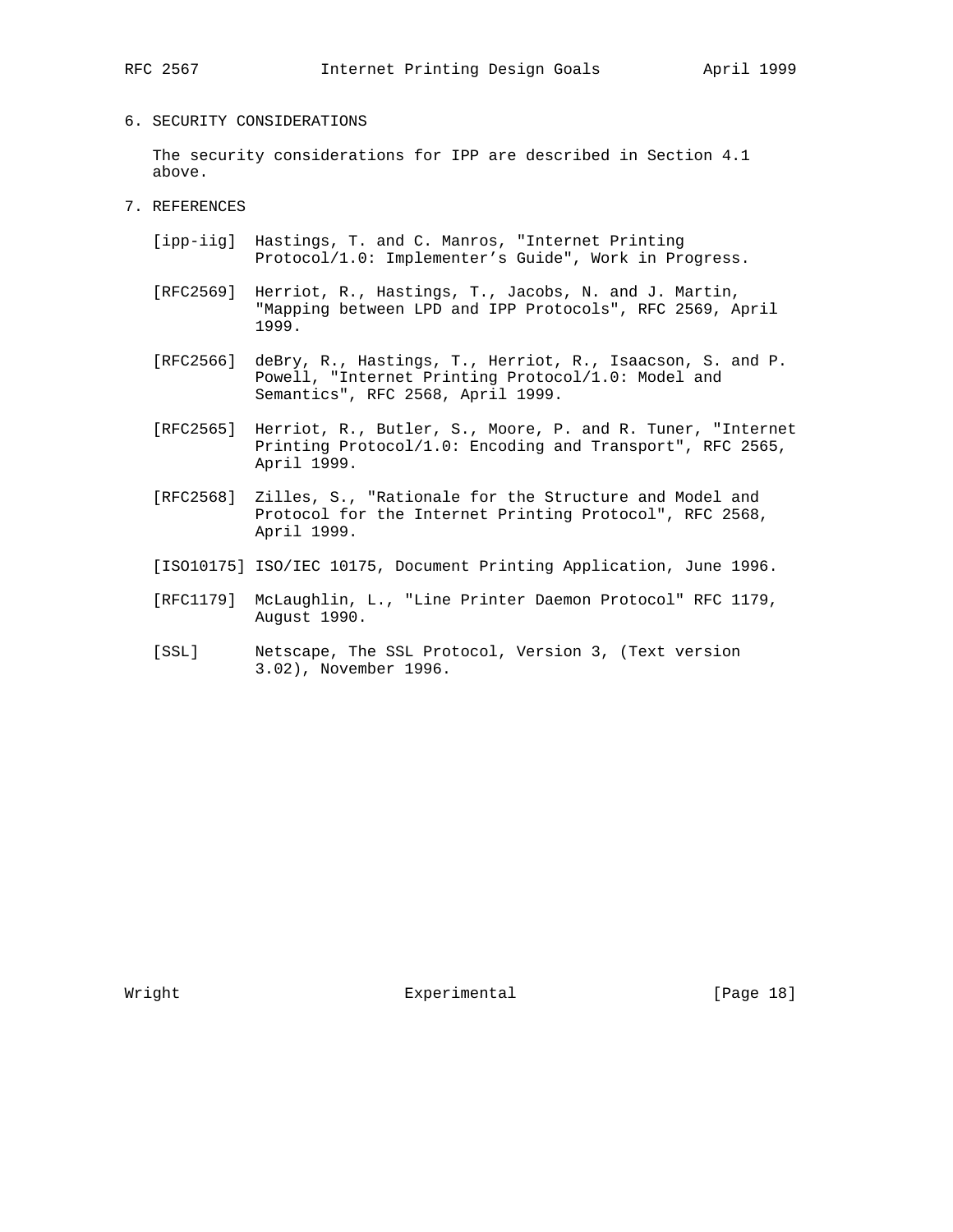## 8. ACKNOWLEDGMENTS

 This document draws heavily from preliminary work done by others especially in the Printer Working Group (PWG). The author gratefully acknowledges the specific contributions of:

Scott Isaacson Roger deBry Novell Utah Valley State College sisaacson@novell.com debryro@uvsc.edu

Carl-Uno Manros **Robert Herriot** Xerox Sun manros@cp10.es.xerox.com Robert.Herrior@pahv.xerox.xom

Tom Hastings extending the Peter Zehler Xerox Xerox

hastings@cp10.es.xerox.com Peter.Zehler@usa.xerox.com

# 9. AUTHOR'S ADDRESS

 F.D. (Don) Wright Lexmark International C14/035-3 740 New Circle Rd Lexington, KY 40550

 Phone: 606-232-4808 Fax: 606-232-6740 EMail: don@lexmark.com

Wright **Experimental** Experimental [Page 19]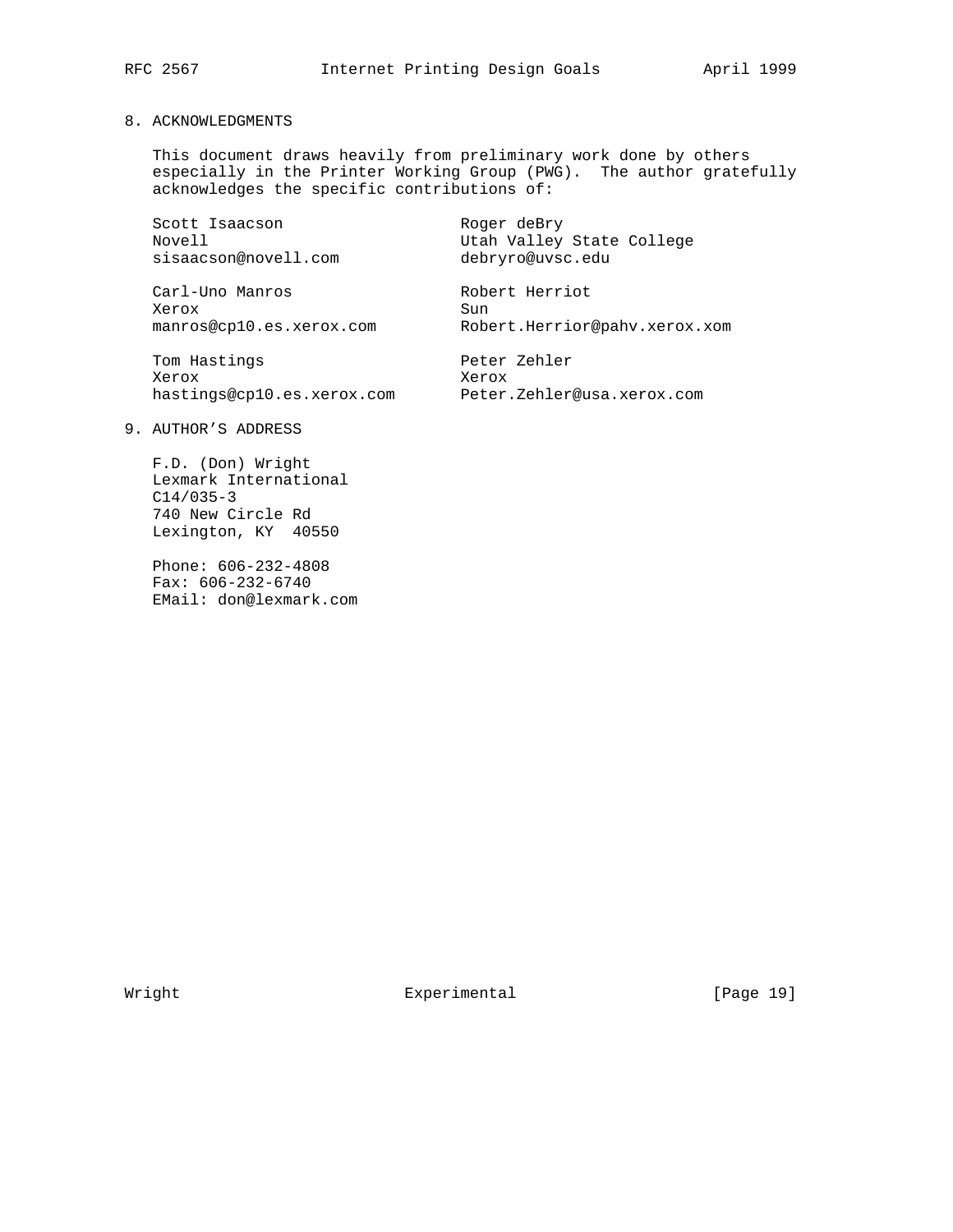# 10. APPENDIX - DETAILED SCENARIOS

 The following are more detailed scenarios illustrating how the Internet Printing Protocol is expected to be used as a part of a complete Internet Printing system. Some parts of the scenarios include concepts, functions and information that may be outside of the scope of version 1.0 of IPP (e.g. cost per page, payments means available, etc.) The information contained herein is meant to be generic. There may not be an exact wording or terminology match between these scenarios and the implementation documents.

### 10.1. PRINTER DISCOVERY WITHIN AN ENTERPRISE

 A user wants to find a color Postscript printer in his/her enterprise which will print transparencies. The client, directory service, and printer are all behind the same corporate firewall. Because color foils are expensive, printers of this type are access controlled and require an account to be established so that printing can be billed back to the using department. Note the request to find a printer usable by Dept. J15. Drivers for all supported printers are available from the server they are associated with. A help desk is provided for end user support. The printer is unattended.

## Client Client Directory Service

 +---------------------------------------------------------- > Find a printer with these characteristics - prints color, prints transparencies - prints Postscript - is in building 003 - accessible by the client < ----------------------------------------------------------+ Printer "Color-A" - prints color, prints transparencies - prints Postscript - in room H-6, building 003 - driver ABC-Postscript-V1.3 required, here is URI - cost is \$.45 per page for color transparencies - limit is 10 pages per job - authentication required to use printer - printer is unattended - help desk at x5001 Printer "Color-B" - prints color, prints transparencies - prints Postscript - in room J-10, building 003

Wright **Experimental** Experimental [Page 20]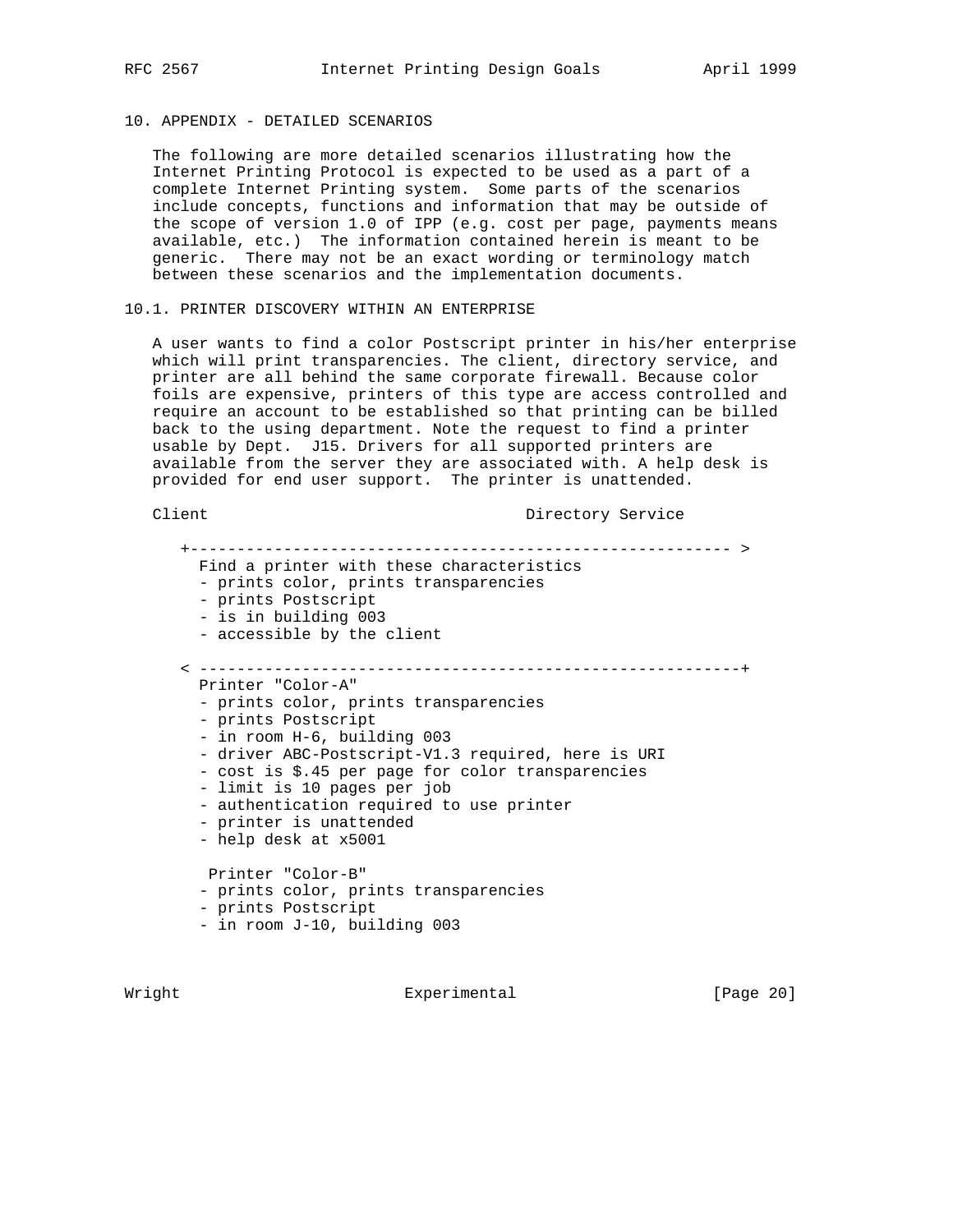- driver XYZ-Postscript-V2.4 required, here is URI

- cost is \$1.25 page for color transparencies
- limit is 5 pages per job
- authentication is required to use printer
- printer is unattended
- help desk at x5001

### 10.2. PRINTER DISCOVERY ACROSS ENTERPRISES

 A user in Company A wants to find a public printer in a business partner's enterprise (Company B) on which to print a purchase order. The client is behind one corporate firewall and the directory service and the printer are behind a different corporate firewall. Drivers for all supported printers are available from the server they are associated with. A web page is provided for end user support for public printers.

Client Company B Directory Service

 +---------------------------------------------------------- > Find a printer with these characteristics - prints black and white - is in El Segundo, building A - is a public printer < ----------------------------------------------------------+ Printer "Public-A" - prints black and white - prints Postscript - in El Segundo, room H-6, building A - driver ABC-Postscript-V1.3 required, here is URI - printer is public - help available at http://xerox/elSegundo/publicPrinters Printer "Public-B" - prints black and white - prints PCL/5e - is in El Segundo, room J-10, building A - driver XYZ-PCL-V2.4 required, here is URI - printer is public - help available at http://xerox/elSegundo/publicPrinters

10.3. PRINTER DISCOVERY ON THE INTERNET -LOGICAL OPERATIONS

 A student wants to print a paper on a printer at his neighborhood Ink-o's print shop. The report was written using Microsoft Word. The student is interested in the cost of printing since his budget is limited. Note the use of logical operators to find this information.

Wright **Experimental** Experimental [Page 21]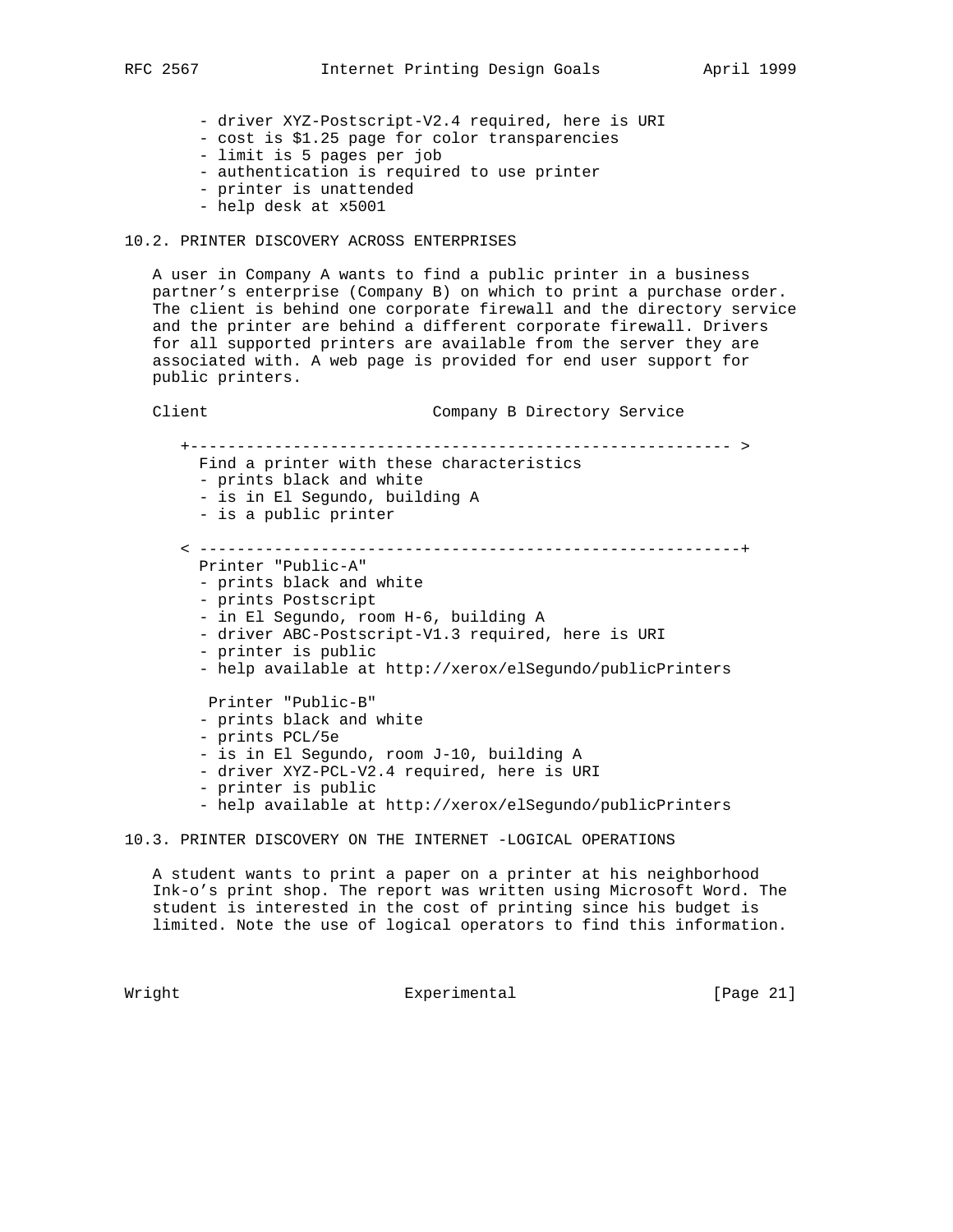+---------------------------------------------------------- >

- Find a Printer with these characteristics - prints color or black and white
- costs less than \$.50 per page
- tell me about resolution and marking technology
- < ----------------------------------------------------------+
	- Printer "Color-A"
	- prints color
	- 600 dpi laser printer
	- prints Postscript
	- driver ABC-Postscript-V1.3 required, here is URI
	- cost is \$.50 per page for color
	- payment required prior to submitting print job
	- here is URI for more information on Ink-o's

Printer "Mono-B"

- prints black and white
- 300 dpi inkjet printer
- prints Postscript
- driver XYZ-Postscript-V2.4 required, here is URI
- cost is \$0.35 page for black and white
- payment required prior to submitting print job
- here is URI for more information on Ink-o's

### 10.4. PRINTER DISCOVERY ON THE INTERNET - AUTHENTICATION

 An executive in her hotel room is finishing an important presentation on her laptop computer. She connects to a local print shop through the web to get a copy of her charts printed for tomorrow's presentation. She must find a print shop that is convenient to her hotel and can print color transparencies. She wants to be sure that the printer can be authenticated and can accept encrypted data.

Client Client SirZippy Directory Service

+---------------------------------------------------------- >

- Find a Printer with these characteristics
- prints color transparencies
- is in Boulder, Colorado
- Printer can be authenticated
- Printer supports encryption

Wright **Experimental** Experimental [Page 22]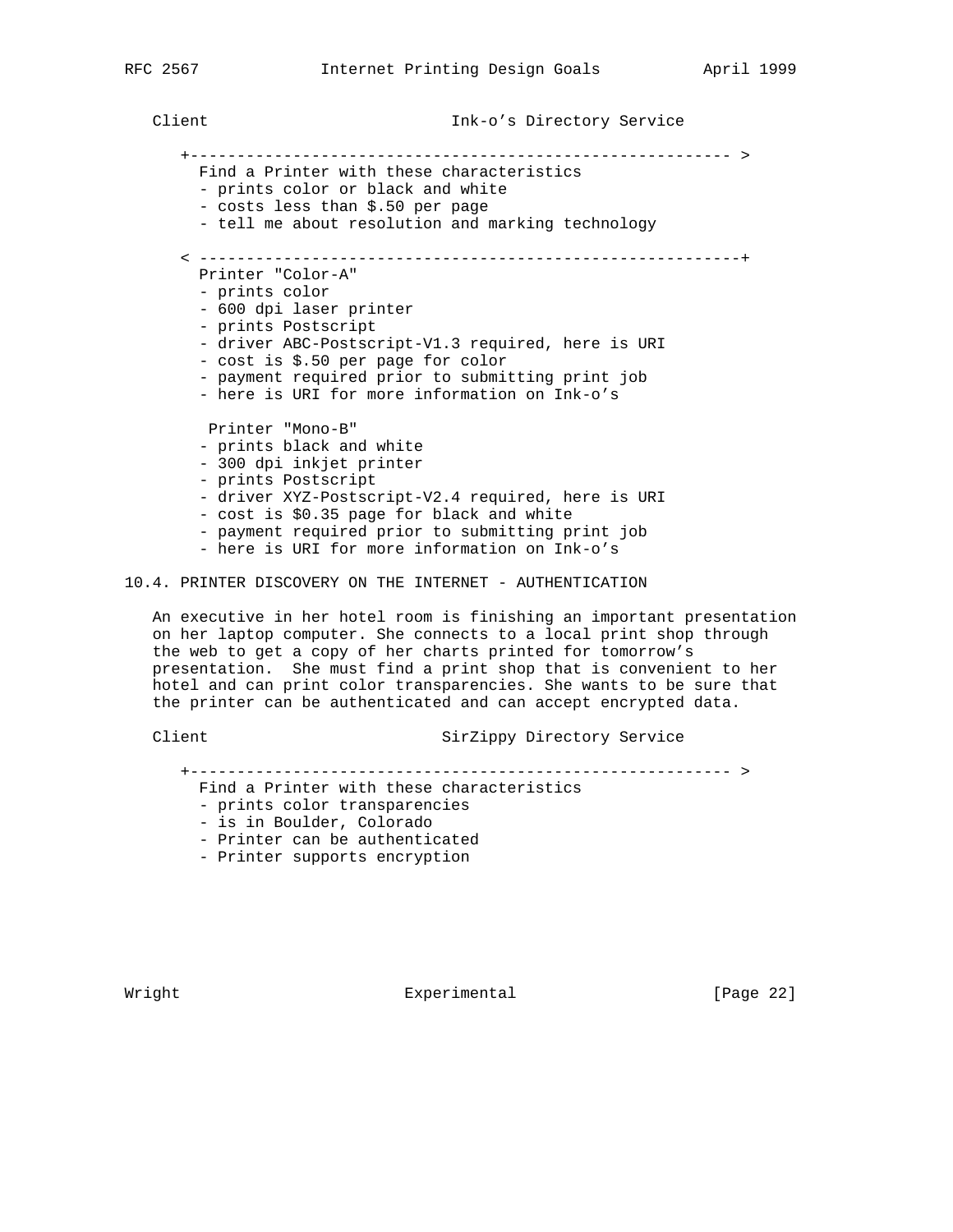Tell me when you are open for business

< ----------------------------------------------------------+

- Printer "Color-A"
- prints color transparencies
- prints Postscript
- driver ABC-Postscript-V1.3 required, here is URI
- payment required prior to submitting print job
- Printer can be authenticated
- Data can be encrypted
- Located at 1670 Pearl Street, Boulder, CO
- This Branch is open 24 hours a day

Printer "Color-B"

- prints color transparencies
- prints Postscript
- driver ABC-Postscript-V1.3 required, here is URI
- payment required prior to submitting print job
- Printer can be authenticated
- Data can be encrypted
- Located at 1220 Arapahoe, Boulder, CO
- This Branch is open from 9:00 am to 6:30 pm

## 10.5. DRIVER DOWNLOAD

 An end user in an enterprise wants to print a lengthy report on a newly installed high speed PostScript printer. Since she will likely use this printer often, she would like to download a driver and install it on her workstation. She is running Windows 95. Note: Driver download is not a V1.0 design goal.

Client IPP Printer

 +---------------------------------------------------------- > Tell me where to find print drivers for you

 < ----------------------------------------------------------+ Driver install file is at http://www.ibm.com/drivers/NP12a/Win95

Wright **Experimental** Experimental [Page 23]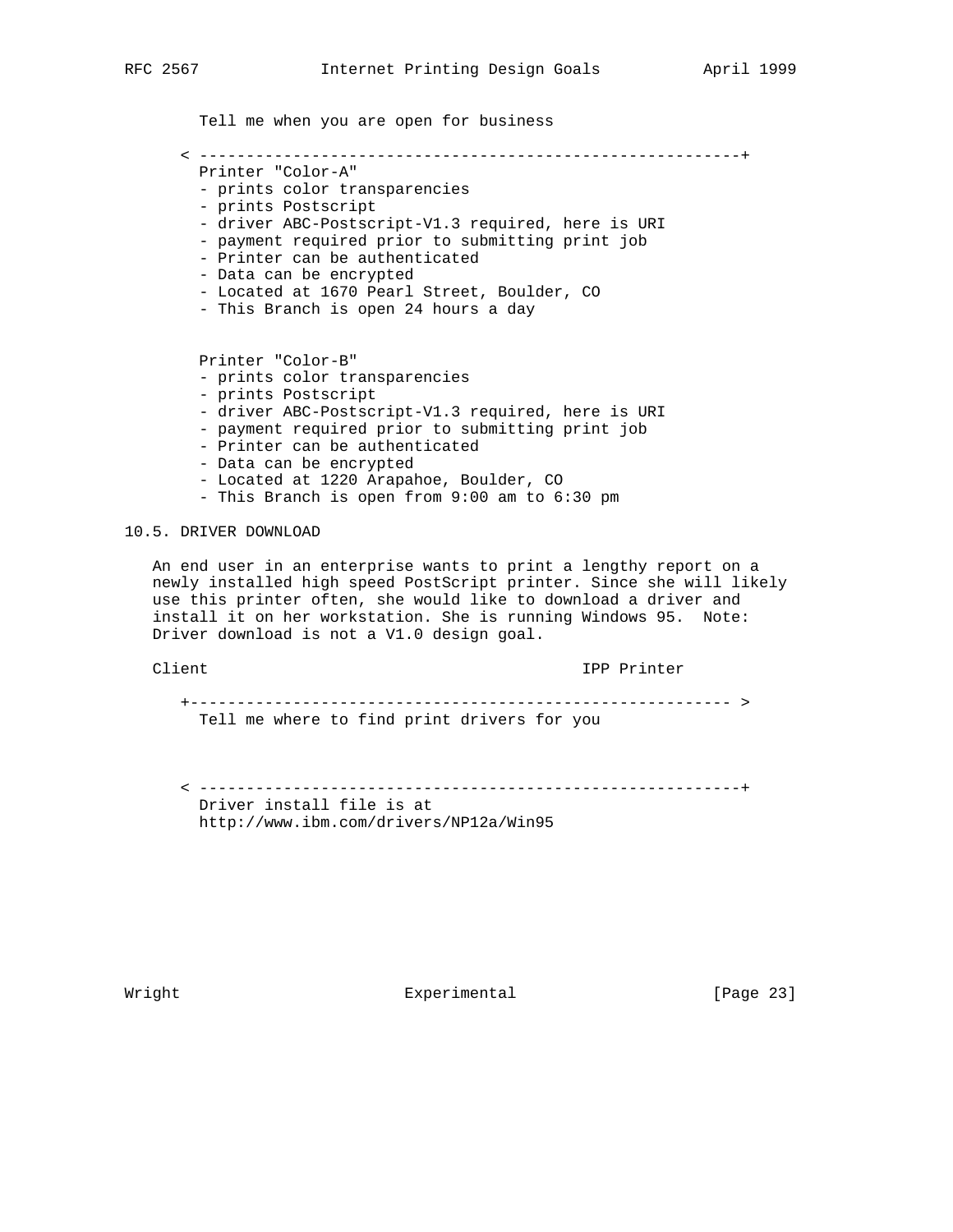# 10.6. SUBMITTING A PRINT JOB AS A FILE

 An end-user wants to submit a print job. The print file already exists on his workstation. The client and printer are behind the same corporate firewall. The printer is available to anyone behind the firewall and no authorization or authentication is required. The data is pushed to the printer. The printer is capable of spooling the output. No errors occur.

Client IPP Printer

 +---------------------------------------------------------- > Here is a print job - job name = MyJob - notify me by email when done printing - print on iso-a4-white paper - print on both sides of the paper - return status of the printer in response - document is in Postscript format - here is the document to print < ----------------------------------------------------------+ Print job accepted and spooled  $-$  job id = #12345 - current state of print job = spooled - submission time = 02/12/97, 15:35 - printer state = printing

10.7. SUBMITTING A PRINT JOB WITH TWO DOCUMENTS

 An end-user wants to submit a print job. The print file already exists on his workstation. The client and printer are behind the same corporate firewall. The printer is available to anyone behind the firewall and no authorization or authentication is required. The data is pushed to the printer. The job consists of two separate documents. The printer is capable of spooling the output. No errors occur.

Client IPP Printer

 +---------------------------------------------------------- > Here is a print job - job name = MyJob - notify me by email when done printing - print on iso-a4-white paper - print on both sides of the paper - return status of the printer in response < ----------------------------------------------------------+

Wright **Experimental** Experimental [Page 24]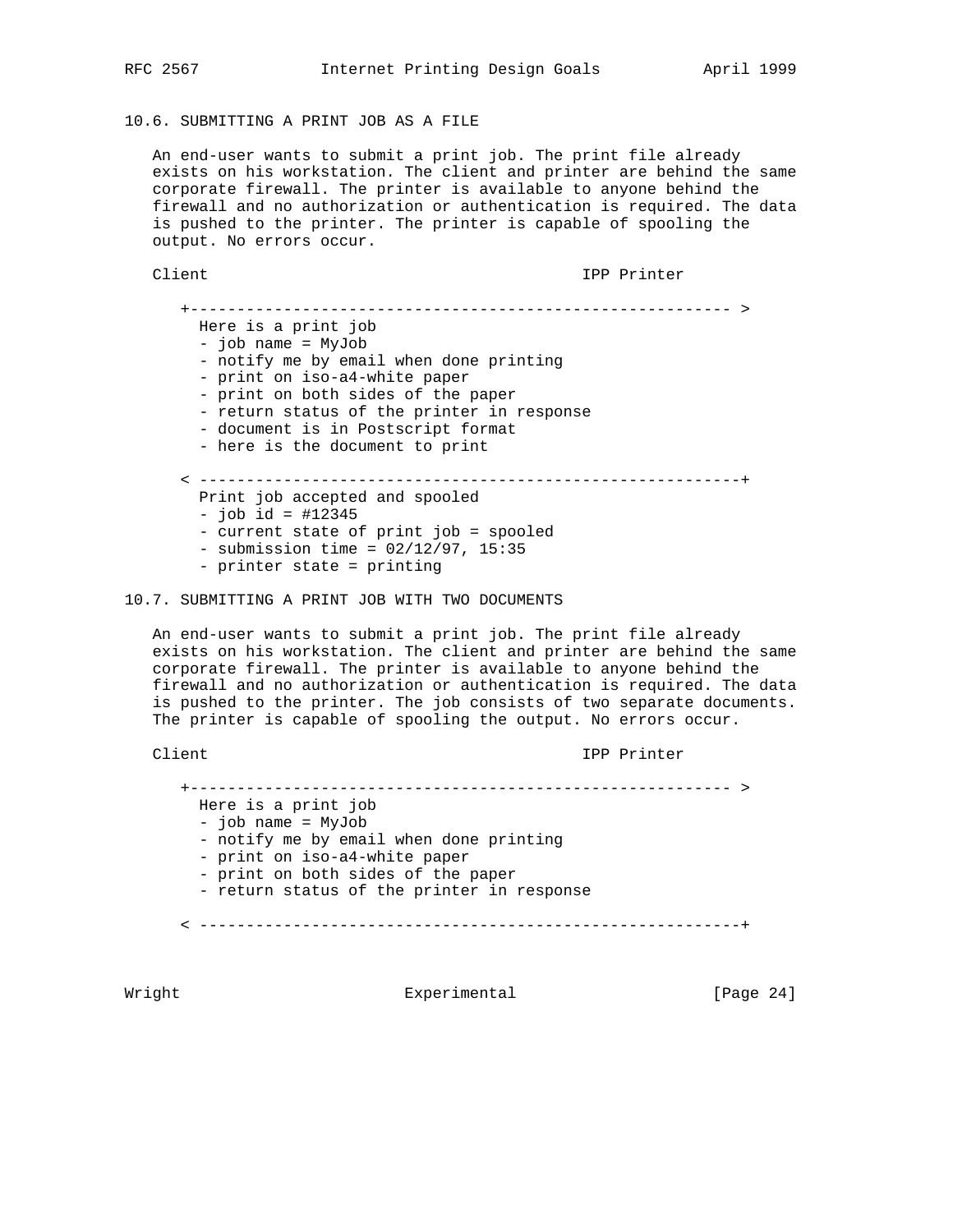Print job accepted and spooled - job id = #12345 - submission time = 02/12/97, 15:35 +---------------------------------------------------------- > - here is the document to print < ----------------------------------------------------------+ - OK +---------------------------------------------------------- > - here is the document to print, it is the last document. < ----------------------------------------------------------+ - OK

10.8. SUBMITTING A PRINT JOB AS A FILE, PRINTING FAILS

 An end-user wants to submit a print job. The print file already exists on his workstation. The client and printer are behind the same corporate firewall. The printer is available to anyone behind the firewall and no authorization or authentication is required. The data is pushed to the printer. The printer is not capable of spooling the output so it begins printing while still receiving the file. An error occurs and the printer cannot complete printing (in this case the user requires A4 paper and that paper size is not available on the printer.)

Client **IPP** Printer

| ____________________________________                                                                                                                                                                                                            |
|-------------------------------------------------------------------------------------------------------------------------------------------------------------------------------------------------------------------------------------------------|
| Here is a print job<br>- job name = MyJob<br>- notify me by email when done printing<br>- print on iso-a4-white paper<br>- print on both sides of the paper<br>- return status of the printer in response<br>- document is in Postscript format |
| - here is the document to print                                                                                                                                                                                                                 |
| __________________________________<br>Print job accepted                                                                                                                                                                                        |
| - printing failed<br>- current state of print job = canceled (A4 not available)<br>- submission time = $02/12/97$ , 15:35<br>- printer state = ready                                                                                            |

Wright **Experimental** Experimental [Page 25]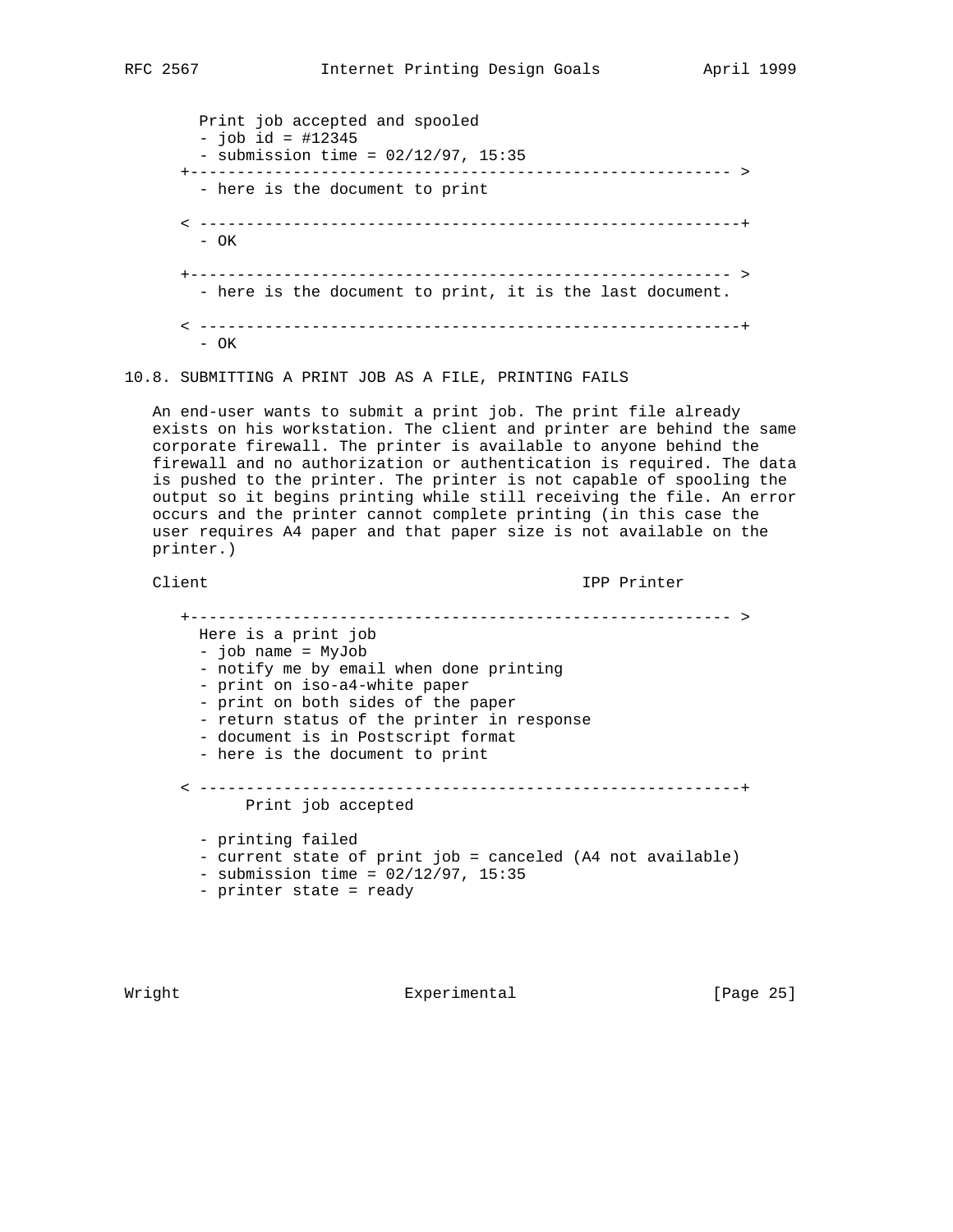10.9. SUBMITTING A PRINT JOB WITH AUTHENTICATION, PRIVACY AND PAYMENT

 A traveling executive needs to print a set of transparencies for an important business meeting. The charts are in Lotus Freelance format on his notebook computer. He has located a SirZippy print shop near his hotel that will print color transparencies. Because the information on the charts is sensitive, he wants to be sure that his data is sent to the Printer in an encrypted format. He also wants to authenticate the Printer. The Printer also authenticates the user. Payment occurs across the Internet.

Client IPP Printer

 +---------------------------------------------------------- > < ----------------------------------------------------------+ Mutual authentication and exchange of secret keys +---------------------------------------------------------- > Here is a print job (encrypted) - job name = MyJob - notify me by email when done printing - print on iso-a4-white paper - print on both sides of the paper - return status of the printer in response - tell me where to pick up output - document is in Postscript format - here is the document to print < ----------------------------------------------------------+ Print job accepted and spooled (encrypted) - job id = #12345 - current state of print job = spooled - submission time =  $02/12/97$ , 15:35 - printer state = printing - payment required to proceed with job - pick up at 230 East Main after 3:30 pm today +---------------------------------------------------------- > < ----------------------------------------------------------+ Payment transaction

Wright **Experimental** Experimental [Page 26]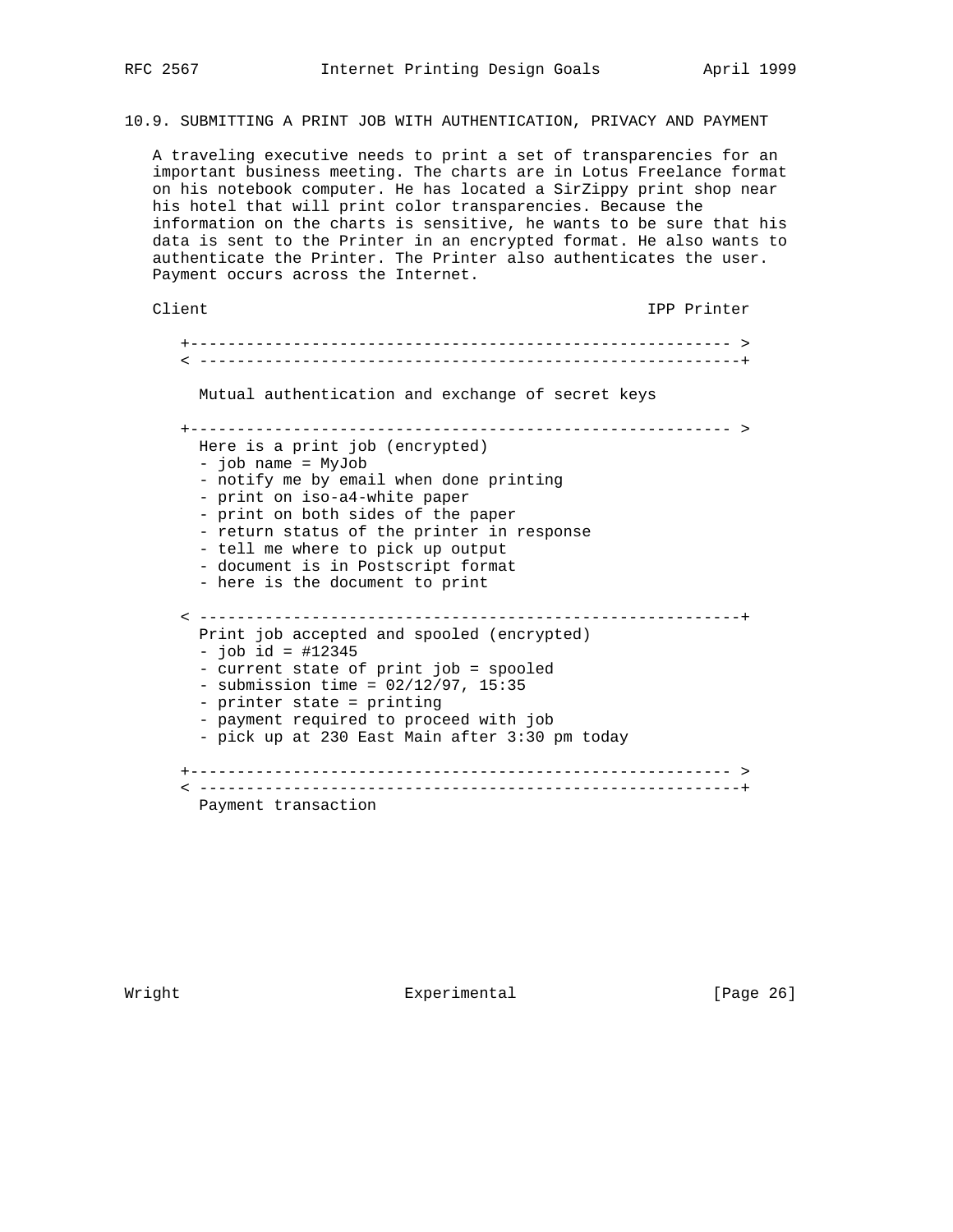# 10.10. SUBMITTING A PRINT JOB WITH DECRYPTION ERROR

 A traveling executive needs to print a set of transparencies for an important business meeting. The charts are in Lotus Freelance format on his notebook computer. He has located a SirZippy print shop near his hotel that will print color transparencies. Because the information on the charts is sensitive, he wants to be sure that his data is sent to the printer in an encrypted format. He also wants to authenticate the printer. The printer also authenticates the user. Payment occurs across the Internet. An error occurs during decryption.

# Client IPP Printer

 +---------------------------------------------------------- > < ----------------------------------------------------------+ Mutual authentication and exchange of secret keys +---------------------------------------------------------- > Here is a print job (encrypted) - job name = MyJob - notify me by email when done printing - print on iso-a4-white paper - print on both sides of the paper - return status of the printer in response - tell me where to pick up output - document is in Postscript format - here is the document to print < ----------------------------------------------------------+ Print job accepted and spooled (encrypted)  $-$  job id = #12345 - current state of print job = spooled - submission time =  $02/12/97$ , 15:35 - printer state = printing - payment required to proceed with job - pick up at 230 East Main after 3:30 pm today +---------------------------------------------------------- > < ----------------------------------------------------------+ Payment transaction . . . < ----------------------------------------------------------+ Asynchronous response (email in this case) - decryption failed on job #12345

Wright **Experimental** Experimental [Page 27]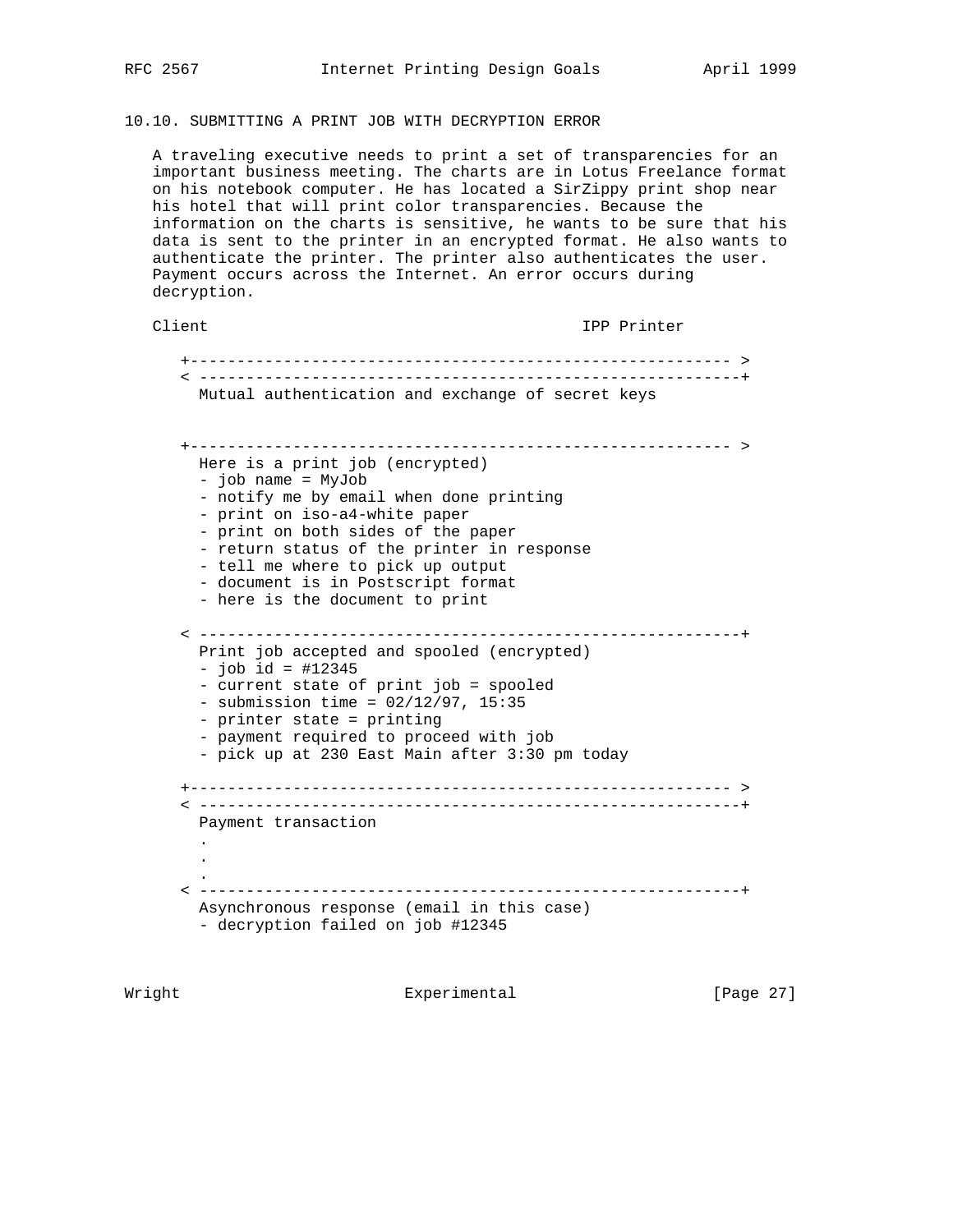- no pages printed - current state of job = aborted
- 10.11. SUBMITTING A PRINT JOB WITH AUTHENTICATION

 An end-user wants to submit a print job. The print file already exists on his workstation. The client and printer are behind the same corporate firewall. The printer is available to anyone behind the firewall but authentication and authorization is required. Authorization takes place using the authenticated end-user's name. The data is pushed to the printer. The printer is capable of spooling the output.

```
Client IPP Printer
    +---------------------------------------------------------- >
    < ----------------------------------------------------------+
     Authentication
     Note: An authentication failure would end the transaction at
               this point.
    +---------------------------------------------------------- >
     Here is a print job
      - job name = MyJob
      - notify me by email when done printing
      - print on iso-a4-white paper
      - print on both sides of the paper
      - return status of the printer in response
      - tell me where to pick up output
      - document is in Postscript format
      - here is the document to print
    < ----------------------------------------------------------+
     Print job accepted and spooled
     - job id = #12345
      - current state of print job = spooled
     - submission time = 02/12/97, 15:35
      - printer state = printing
```
Wright **Experimental** Experimental [Page 28]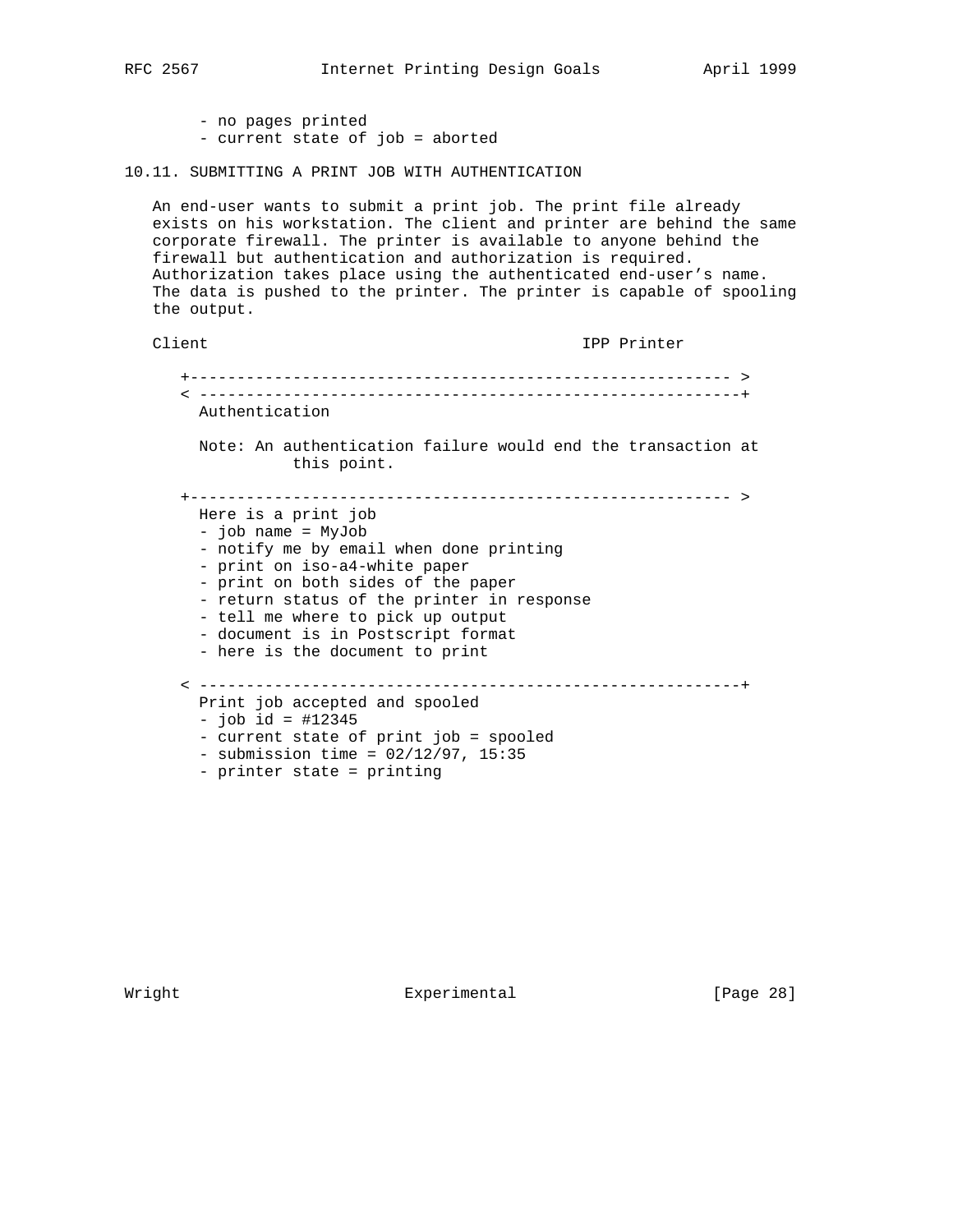# 10.12. SUBMITTING A PRINT JOB GENERATED DYNAMICALLY

 An end-user wants to submit a print job. The print data is generated dynamically and is being transmitted by a printer driver on the client workstation as available. The client and printer are behind the same corporate firewall. The printer is available to anyone behind the firewall and no authentication and authorization is required. The data is pushed to the printer. The printer is capable of spooling the output. No error occurs.

Client **IPP** Printer

 +---------------------------------------------------------- > Here is a print job - job name = MyJob - notify me by email when done printing - print on iso-a4-white paper - print on both sides of the paper - return status of the printer in response - document is in Postscript format - here is the print job < ----------------------------------------------------------+ Print data accepted and spooling started - job id = #12345 - current job state = spooled  $-$  submission time =  $02/12/97$ , 15:35 - printer state = printing

10.13. SUBMITTING A PRINT JOB WITH A PRINTER JAM - CANCELED

 An end-user wants to submit a print job. The print data is generated dynamically and is being transmitted by a printer driver on the client workstation as available. The client and printer are behind the same corporate firewall. The printer is available to anyone behind the firewall and no authentication and authorization is required. The data is pushed to the printer. The printer is not capable of spooling the output. The printer jams notifies the user and the user chooses to cancel the job.

 Client IPP Printer +---------------------------------------------------------- > Here is a print job - job name = MyJob - notify me by email when done printing - print on iso-a4-white paper

- print on both sides of the paper

Wright **Experimental** Experimental [Page 29]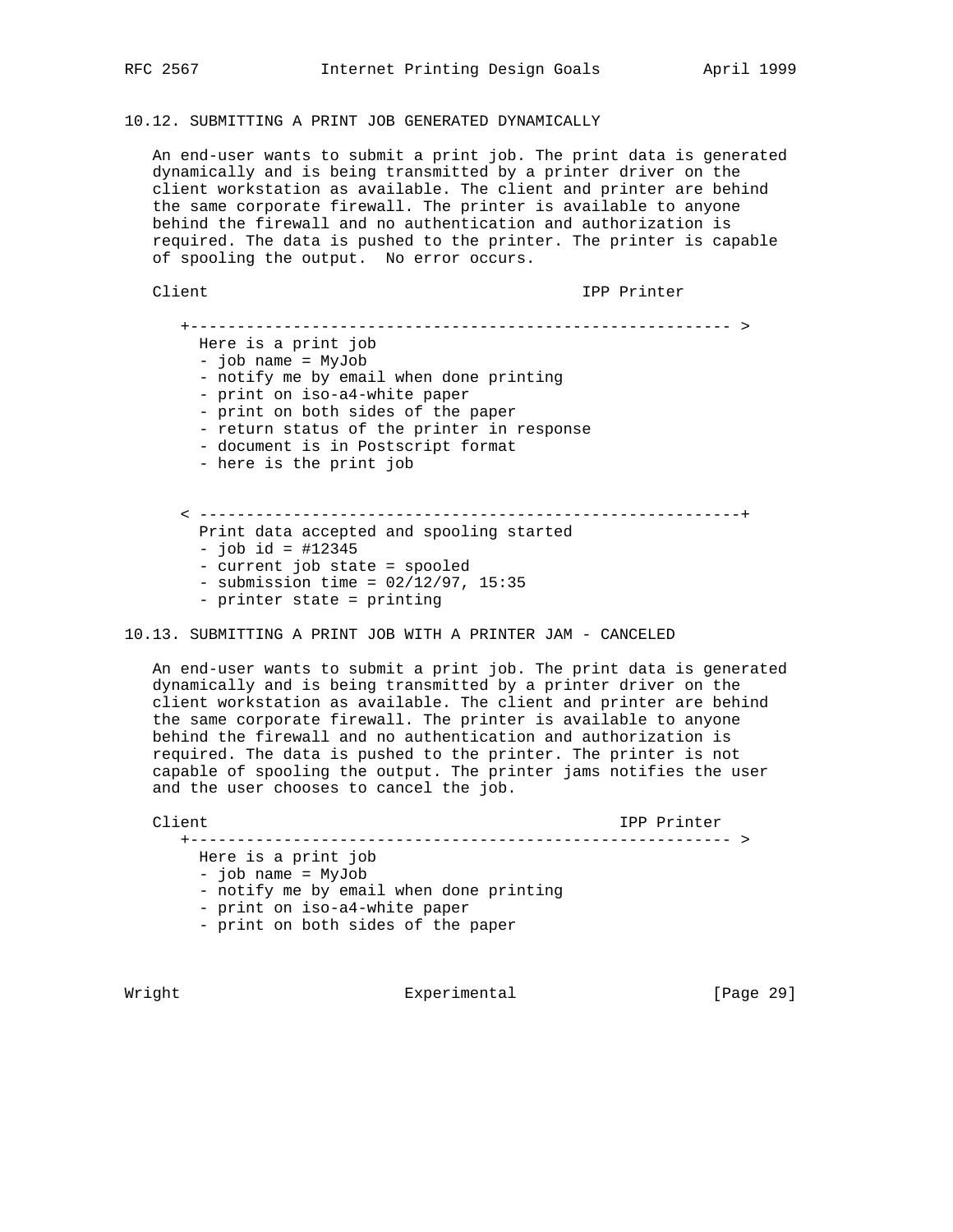- return status of the printer in response - document is in Postscript format - here is the document to print < ----------------------------------------------------------+ Print data accepted and printing started - job id = #12345 +---------------------------------------------------------- > - What is the status of print job #12345? < --------------------------------------------------------- + - Job #12345 accepted but printer jammed, cannot continue +---------------------------------------------------------- > - Cancel job #12345 \* Printer flushes remaining data < ----------------------------------------------------------+ Print job terminated - current job state = canceled - submission time = 02/12/97, 15:35 - printer state = jammed

## 10.14. SUBMITTING A PRINT JOB WITH A PRINTER JAM - RECOVERED

 An end-user wants to submit a print job. The print data is generated dynamically and is being transmitted by a printer driver on the client workstation as available. The client and printer are behind the same corporate firewall. The printer is available to anyone behind the firewall and no authentication and authorization is required. The data is pushed to the printer. The printer is not capable of spooling the output. The printer jams, notifies the user and the user clears the jam and elects to continue.

Client IPP Printer

 +---------------------------------------------------------- > Here is a print job - job name = MyJob - notify me by email when done printing - print on iso-a4-white paper - print on both sides of the paper - return status of the printer in response - document is in Postscript format - here is the document to print < ----------------------------------------------------------+

Wright **Experimental** Experimental [Page 30]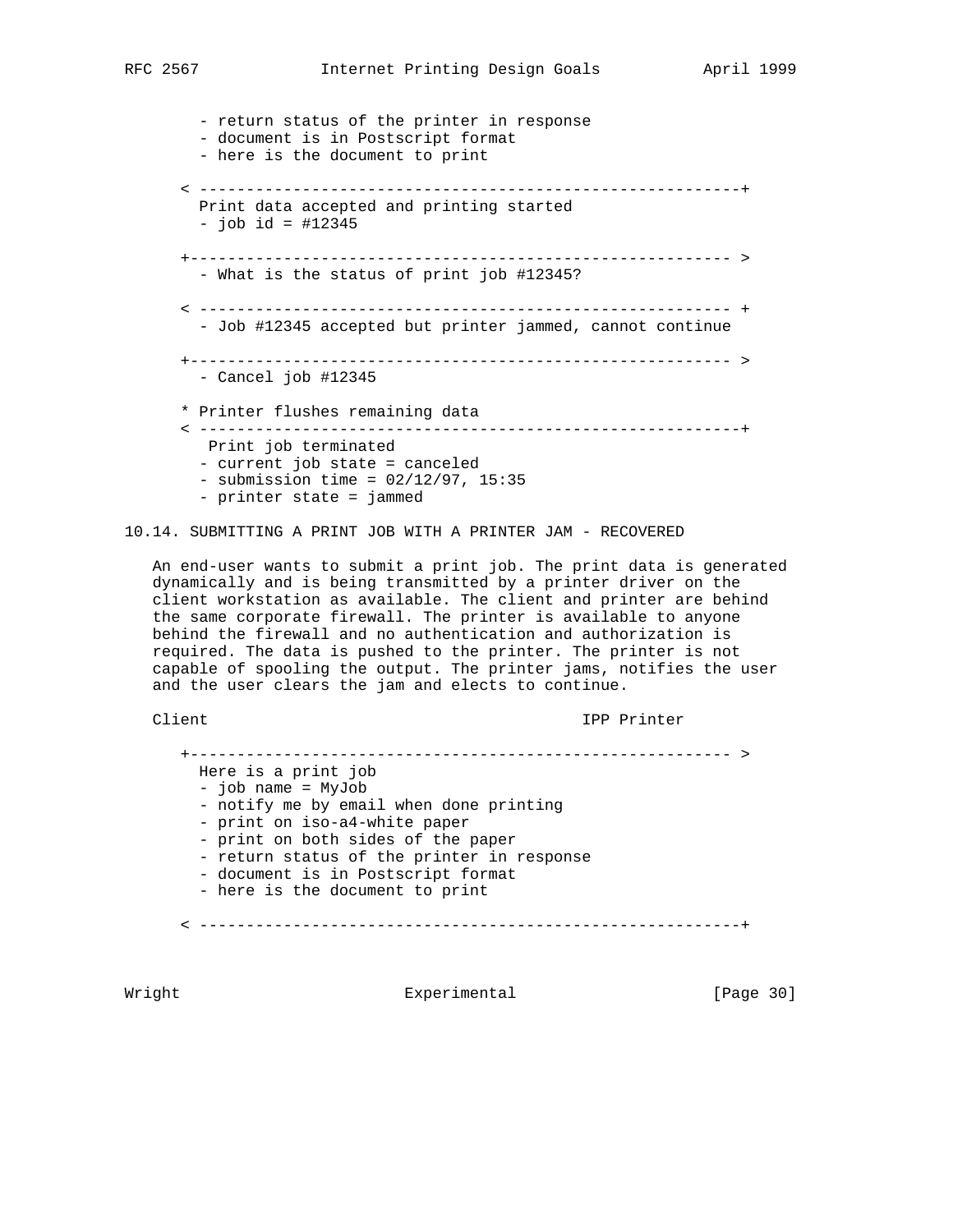```
 Print data accepted and printing started
        - job id = #12345
       < --------------------------------------------------------- +
         - Notification: printer jammed, cannot continue
       * Jam is clear by human intervention, printing continues
      +---------------------------------------------------------- >
         Here is the last part of the document to print
       < ----------------------------------------------------------+
         Print job received
        - current job state = printing
       - submission time = 02/12/97, 15:35
        - printer state = printing
10.15. SUBMITTING A PRINT JOB WITH SERVER PULL
   An end-user wants to submit a print job. The print data is in a file
   and is publicly available. It is pulled by the printer. The client
   and printer are behind the same corporate firewall. The printer is
   available to anyone behind the firewall and no authentication and
   authorization is required. The printer is capable of spooling the
   output. Printing may start before the entire job has been pulled.
  Client IPP Printer
       +---------------------------------------------------------- >
        Here is a print job
        - job name = MyJob
        - notify me by email when done printing
        - print on iso-a4-white paper
        - print on both sides of the paper
        - return status of the printer in response
         - here is a reference to the data to be printed
       < ----------------------------------------------------------+
        Print data accepted and printing started
        - job id = #12345
        - current state of job = spooled
        - submission time = 02/12/97, 13:15
        - printer state = printing
 .
 .
        < ----------------------------------------------------------+
```
Wright **Experimental** Experimental [Page 31]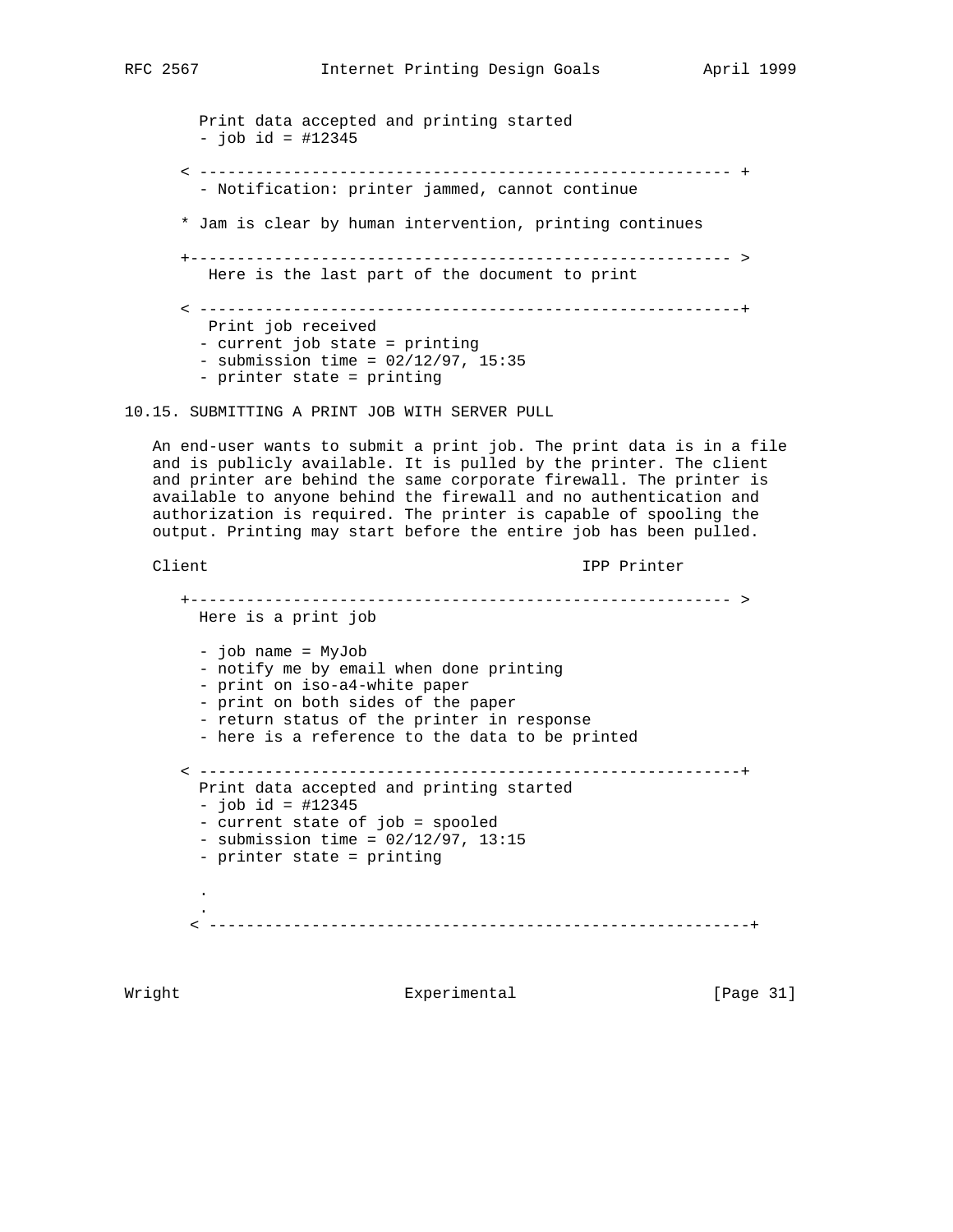Get the file to be printed +---------------------------------------------------------- > Here it is Note: Failure to find the file, would end the transaction with an error at this point and an asynchronous notification would be send to the Client. < ----------------------------------------------------------+ Data received 10.16. SUBMITTING A PRINT JOB WITH REFERENCED RESOURCES An end-user wants to submit a print job. Part of the print data is on a file on the user's workstation. It is pushed by the client, but the print job requires some resource not included in the print file. The client and printer are behind the same corporate firewall. The printer is available to anyone behind the firewall and no authentication and authorization is required. The printer is capable of spooling the output. No errors occur. Client **IPP** Printer +---------------------------------------------------------- > Here is a print job - job name = MyJob - notify me by email when done printing - print on iso-a4-white paper - print on both sides of the paper - return status of the printer in response < ----------------------------------------------------------+ Print job accepted and spooled  $-$  job id = #12345

- OK

- OK

Wright **Experimental** Experimental [Page 32]

+---------------------------------------------------------- >

< ----------------------------------------------------------+

 +---------------------------------------------------------- > - here is the URI to print, it is the last document.

< ----------------------------------------------------------+

 $-$  submission time =  $02/12/97$ , 15:35

- here is the document to print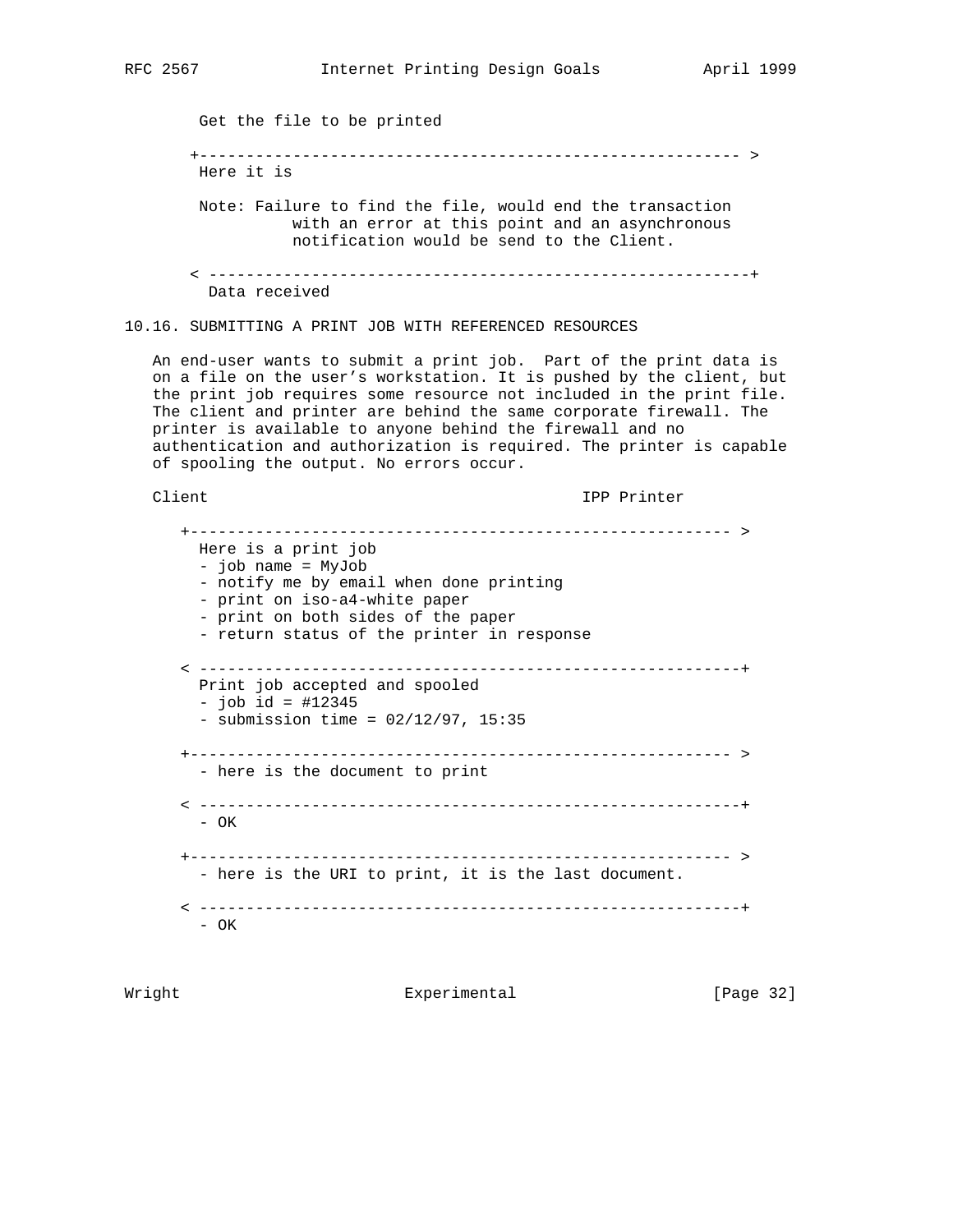```
 < ----------------------------------------------------------+
  Get the external resource
 +---------------------------------------------------------- >
  Here it is
```
10.17. GETTING CAPABILITIES

10.17.1. Submission Attributes

 An end-user wants to get the production and scheduling attributes that are supported or required when submitting jobs to this printer. The client will use these attributes when forming the subsequent print request.

```
Client Client Client Client Client Client Client Client Client Client Client Client Client Client Client Client
    +---------------------------------------------------------- >
      I'm going to submit a Postscript job
      give me your job submission attributes
    < ----------------------------------------------------------+
      Postscript production attributes for this Printer are:
       - medium-select = us-letter-white, us-legal-white
          - default is us-letter-white
          Copies = 1, 2, 3, 4, 5 - default is 1
               - print-quality = draft, normal, high
          - default is draft
               - sides = 1-sided, 2-sided-long-edge
          - default is 2-sided-long-edge
       - Job scheduling attributes for this Printer are:
           - job-priority = 1,2,3
         - default = 3
```
10.17.2. Printer Capabilities

 An end-user wants to determine the resolution, marking technology, and PDLs supported by the printer.

```
Client Communications of the Client Client Communications of the IPP Printer
    +---------------------------------------------------------- >
     Please tell me the
      - resolution of the printer
      - the marking technology of the printer
      - PDLs supported
    < ----------------------------------------------------------+
      Printer resolution = 600 dpi
      Marking Technology = laser
```
Wright **Experimental** Experimental [Page 33]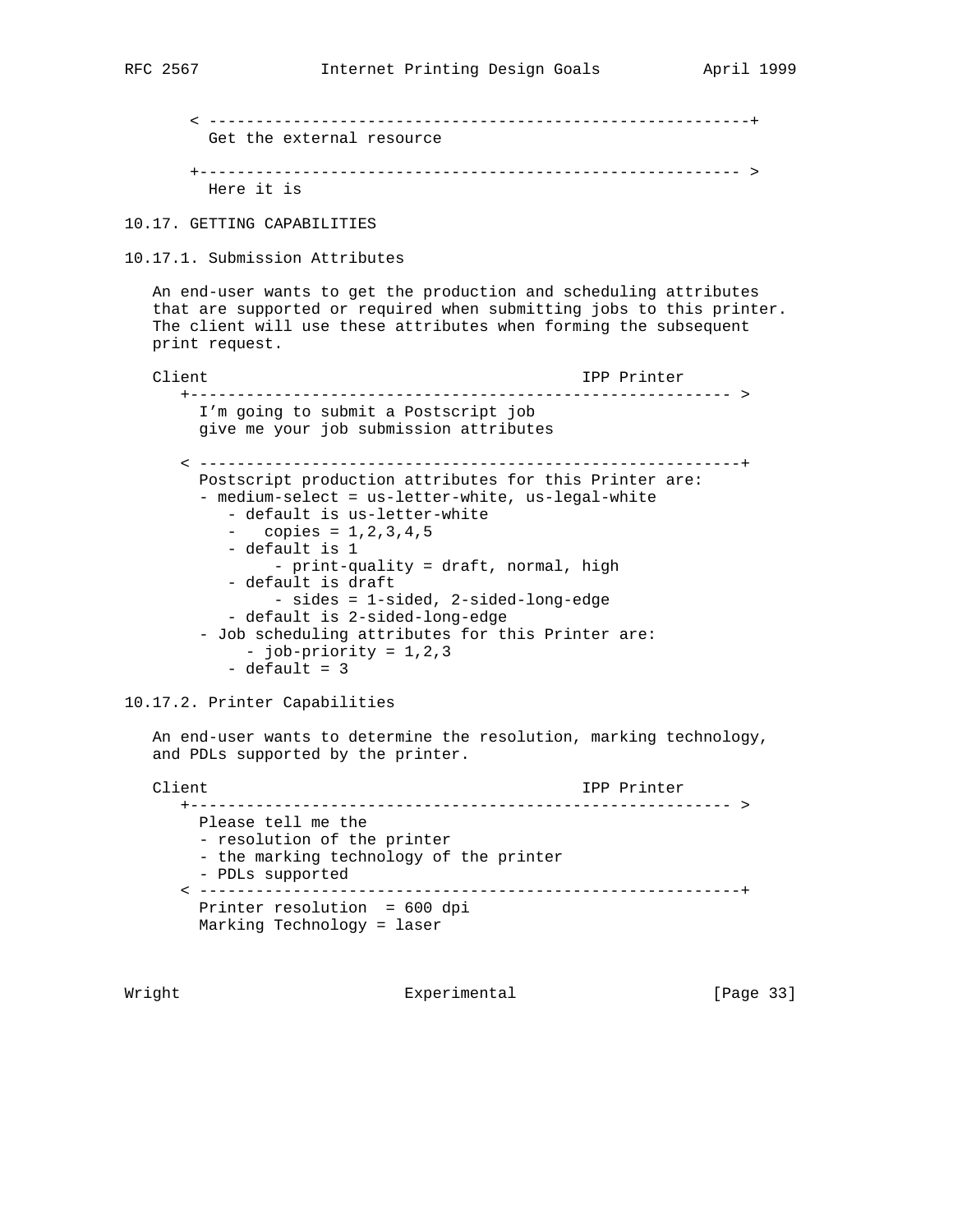```
RFC 2567 Internet Printing Design Goals April 1999
        PDLs supported = Postscript level 2, PCL/6
10.18. GETTING STATUS
10.18.1. Printer State/Status
   An end-user wants to determine the state or status of the printer.
   Client IPP Printer
      +---------------------------------------------------------- >
        What is the state of the printer?
      < ----------------------------------------------------------+
        Printer state = out-of-paper
10.18.2. Job Status
   An end user wants to get the status of a job he has submitted.
   Client IPP Printer
      +---------------------------------------------------------- >
        Please tell me the status of job #12345
      < ----------------------------------------------------------+
        Job #12345 is queued
        it is number 3 in the queue
        printer state = printing
10.18.3. Status of All My Jobs
   An end user wants to get a list of all of the jobs he has submitted
   to this Printer.
   Client IPP Printer
      +---------------------------------------------------------- >
        Please tell me the status of my jobs
      < ----------------------------------------------------------+
        Job #00012 is complete
        Printed at 12:35 on 01/23/97
        Job #09876 is printing
        Job #12345 is queued
        it is number 3 in the queue
```
Wright **Experimental** Experimental [Page 34]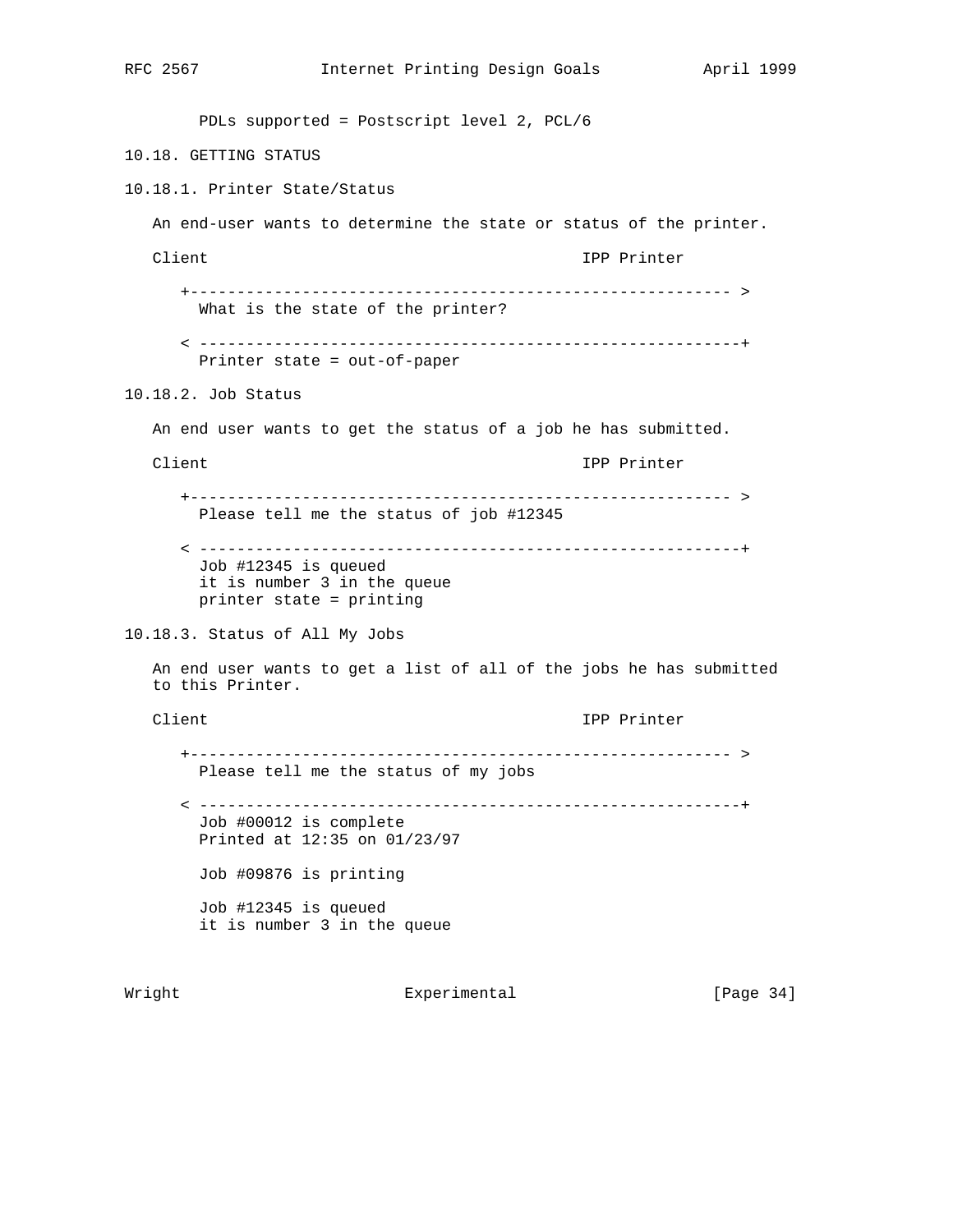Job #34567 is queued it is number 7 in the queue

## 10.19. ASYNCHRONOUS NOTIFICATION

10.19.1. Job Completion

 An end-user wants to get notification of events that affect his print jobs. Print job completes without error.

Client IPP Printer

 < ----------------------------------------------------------+ Print job #123 completed

## 10.19.2. Job Complete with Data

 An end-user wants to get notification of events that affect his print jobs. Print job completes, users asked for all end of job information.

Client **IPP** Printer

 < ----------------------------------------------------------+ Print job #123 completed - total pages printed = 15 - number of copies printed = 3 - total cost to print = \$7.45 - pick up copies in room H-6, building 005

### 10.19.3. Print Job Fails

 An end-user wants to get notification of events that affect his print jobs. Print job fails. Printer is unattended.

Client IPP Printer

 < ----------------------------------------------------------+ Print job #123 failed - total pages printed = 15 - number of pages submitted = 25 - printer-state = jammed

Wright **Experimental** Experimental [Page 35]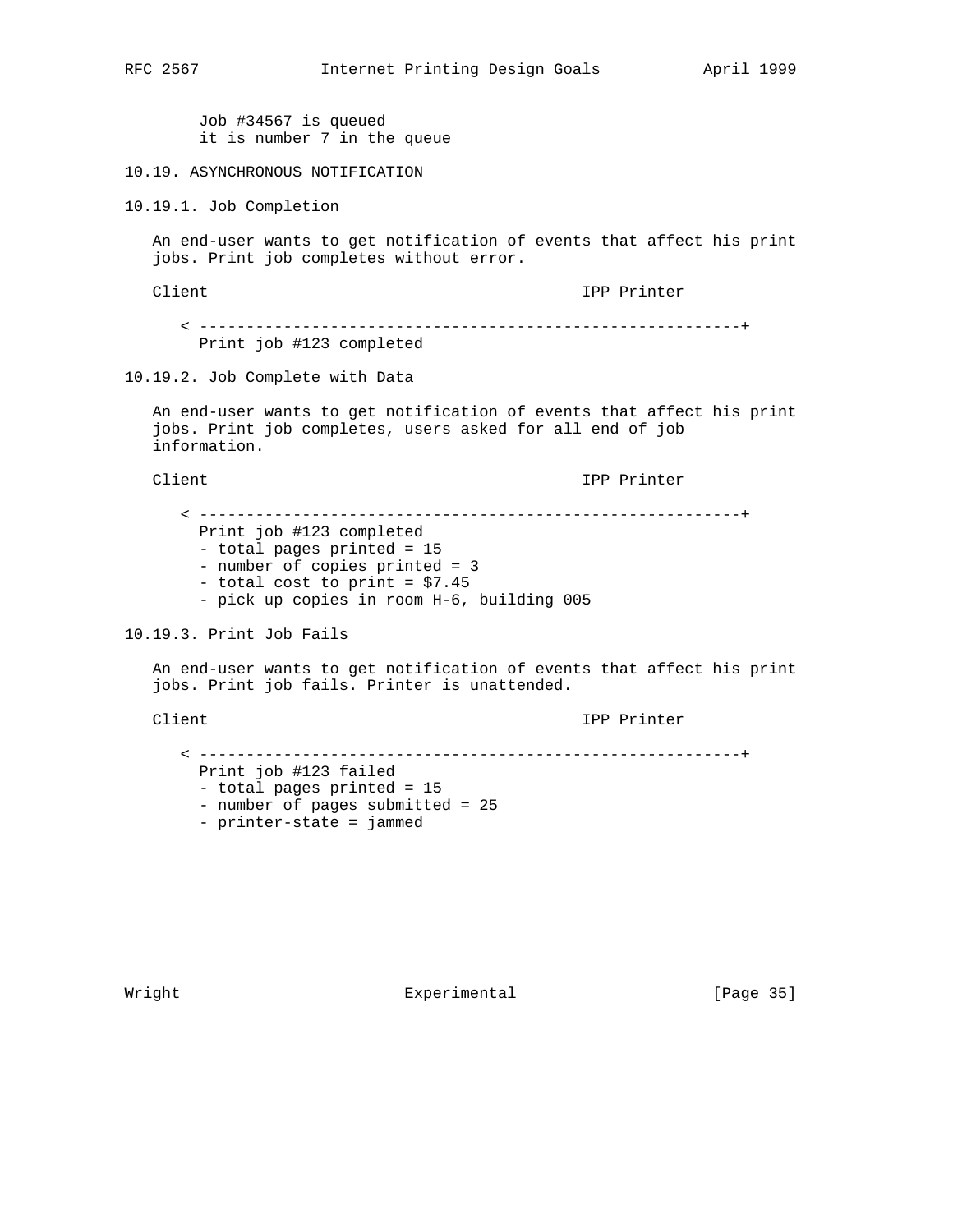10.20. CANCEL A JOB

The end-user submits a print job and later decides to cancel it.

Client IPP Printer

 +---------------------------------------------------------- > < ----------------------------------------------------------+ Authentication. +---------------------------------------------------------- > Cancel job #1234 < ----------------------------------------------------------+

Job #1234 Canceled

10.21. END TO END SCENARIO - WITHIN AN ENTERPRISE

 An office worker prints on shared departmental printers. All printers in the office are public, that is, no authentication or authorization is required. Printers are protected from external access by a firewall. No billing or accounting is required. Most printing is done from desktop applications. A help desk is provided for printing problems. Standard operating systems and applications are used. Drivers are available, but are installed manually by support personnel. This scenario assumes that drivers have been installed and that drivers are not IPP aware, that is, they cannot communicate across an IPP connection to obtain status and capabilities. IPP printers appear in application pull-down menus. Printer configuration data is hard wired into the driver.

 End-user selects print from the application pull down menu. An IPP printer is selected from the list of Printers offered

 The driver puts up a dialogue with hard-wired set of options for this printer. The end-user makes choices and submits job.

Client IPP Printer

 +---------------------------------------------------------- > Here is a print job - job-name = memo-to-boss - notify me by email when job is complete - print on us-letter-white paper - print 1 copy - print at normal quality - print on 1 side

Wright **Experimental** Experimental [Page 36]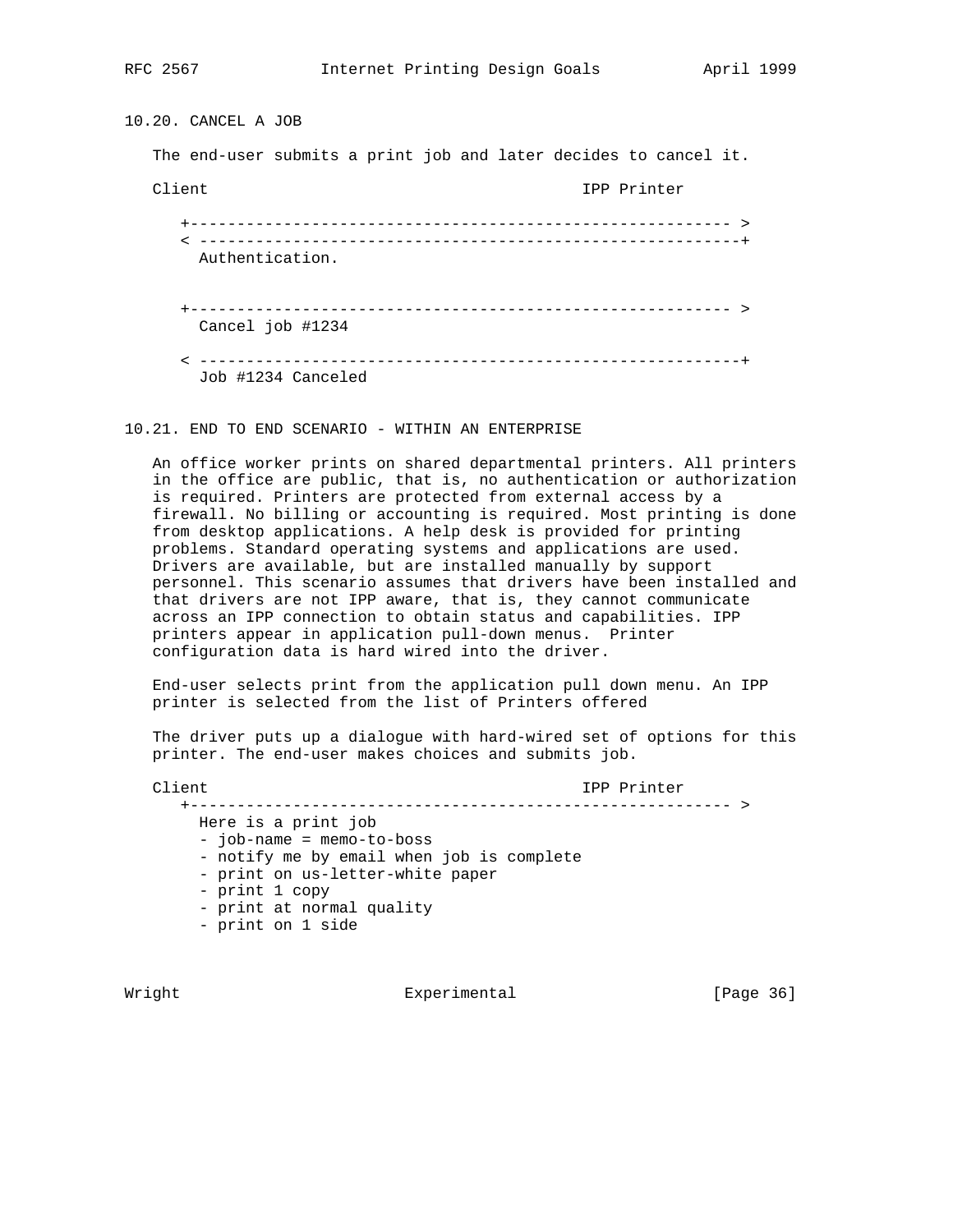- give me the state of the printer in response

 The driver generates the print data and passes it to the IPP driver a piece at a time as it is generated.

 +---------------------------------------------------------- > Here is the print data

 < ----------------------------------------------------------+ Print data received, file is spooled - printer state = printing  $-$  time submitted =  $2/12/97$ , 15:35 - current job state = spooled

 Client adds this job to list of current jobs. List of jobs and state of each is available on a pull-down menu on the client.

 End-user selects job #1234 from list and clicks on it to see its status.

 +---------------------------------------------------------- > Give me the state of job #1234 and the state of the Printer

 < ----------------------------------------------------------+ Job #1234 state = spooled - it is number 3 in the queue - printer state = printing

The job completes without error

 < ----------------------------------------------------------+ Job #1234 completed 12 of 12 pages printed

10.22. END TO END SCENARIO - ACROSS ENTERPRISES

 An office worker in Company A needs to print an office document on a "public" printer at Company B, a business partner. Both companies have corporate firewalls so the print request must flow out of A's firewall and into B's firewall. The office worker can look at public printers in Company B's directory service. The document is generated by a desktop application. Since the printer is "public" no authentication or authorization is required. A driver is downloaded. The driver is IPP aware, that is, it can communicate dynamically through the IPP protocol layer to obtain information about the printer.

Wright **Experimental** Experimental [Page 37]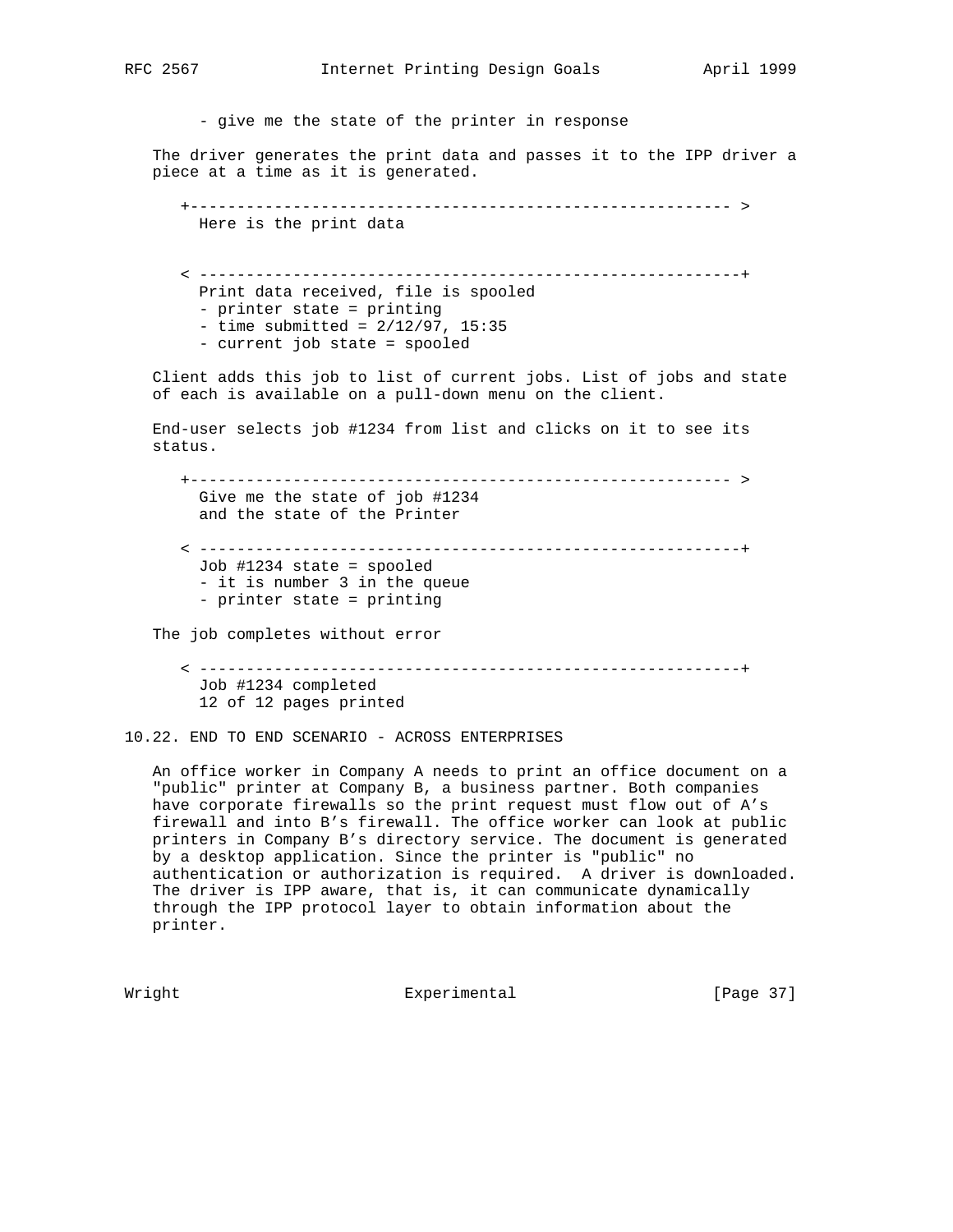Client Company B's Directory Service

End user connects to B's Directory service

 +---------------------------------------------------------- > Find a Printer with these characteristics - public (no authorization or authentication required) - is in Lexington, building 004 - prints black and white < ----------------------------------------------------------+ Printer "Public-A" - http://www.lexmark.com/pubprinter/a Printer "Public-B" - http://www.lexmark.com/pubprinter/b End user selects Public-A Client Public-A +---------------------------------------------------------- > Where can I find a driver for you? < ----------------------------------------------------------+ Drivers at http://www.lexmark.com/pubprinters/a/os245 End user gets driver and installs it on his PC. End-user selects print from the application pull down menu. "Public- A" is selected from the list of Printers offered +---------------------------------------------------------- > I'm going to submit a print job give me your job submission attributes < ----------------------------------------------------------+ Production attributes for this Printer are: - medium-select = us-letter-white, us-legal-white - default is us-letter-white  $-$  copies =  $1, 2, 3, 4, 5$  - default is 1 - print-quality = draft, normal, high - default is draft - sides = 1-sided, 2-sided-long-edge - default is 2-sided-long-edge

Wright **Experimental** Experimental [Page 38]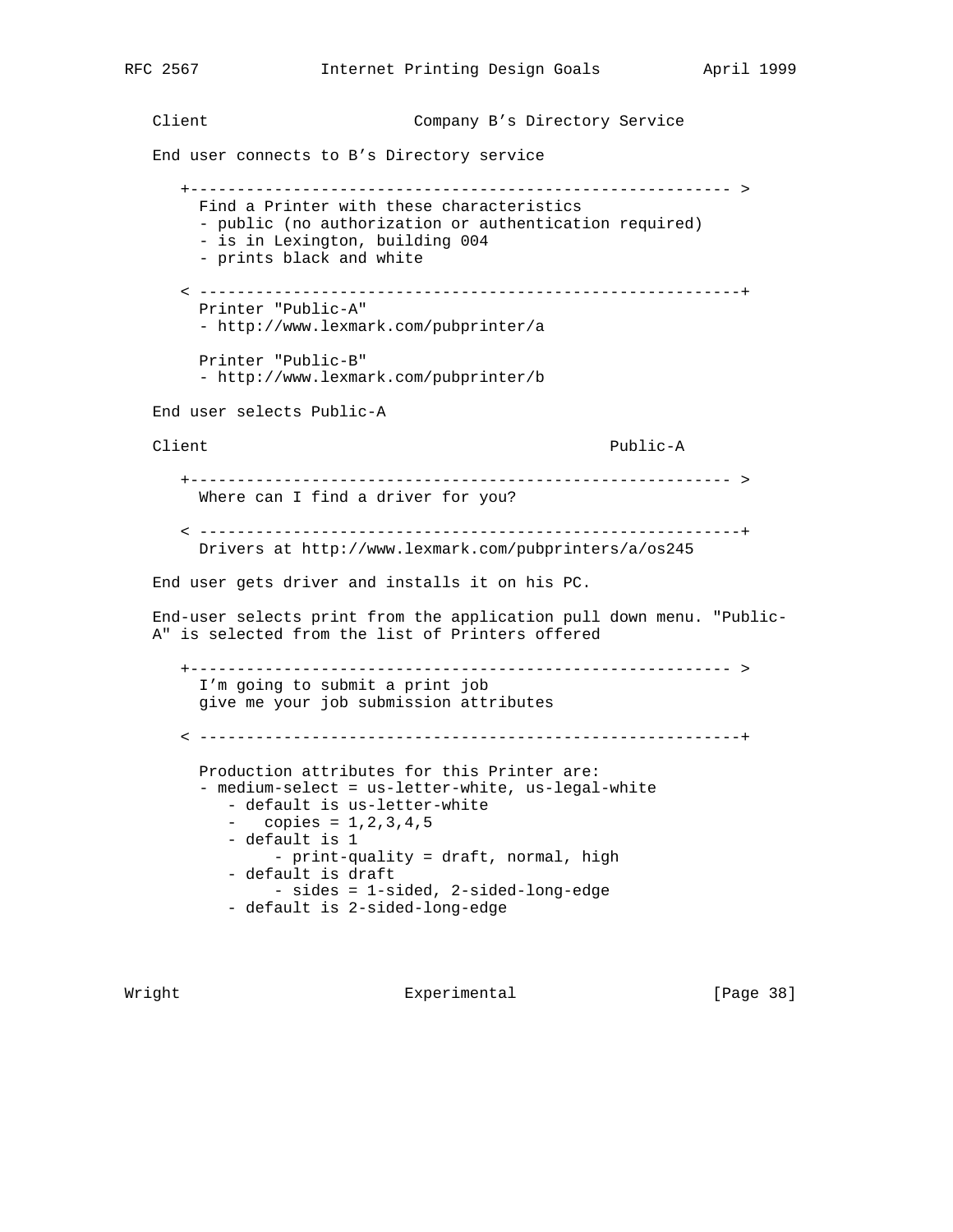Job scheduling attributes for this Printer are: - job-priority = 1,2,3  $default = 3$  Driver puts up dialogue with available options and fills in the defaults. End-user makes choices and submits job +---------------------------------------------------------- > Here is a print job - job-name = memo-to-Don-Wright - notify me by email when job is complete - print on us-letter-white paper - print 1 copy - print at normal quality - print on 1 side - give me the state of the printer in response The driver generates the print data and passes it to the IPP driver a piece at a time. +---------------------------------------------------------- > Here is the print data < ----------------------------------------------------------+ Print data received, and spooling started print job id = #1234 Print data received, file is spooled - printer state = printing  $-$  time submitted =  $2/12/97$ , 15:35 - current job state = spooled Client adds this job to list of current jobs. List of jobs and state of each is available on a pull-down menu on the client. End-user selects job #1234 from list and clicks on it to see its status. +---------------------------------------------------------- > Give me the state of job #1234 and the state of the Printer < ----------------------------------------------------------+ Job #1234 state = spooled

Wright **Experimental** Experimental [Page 39]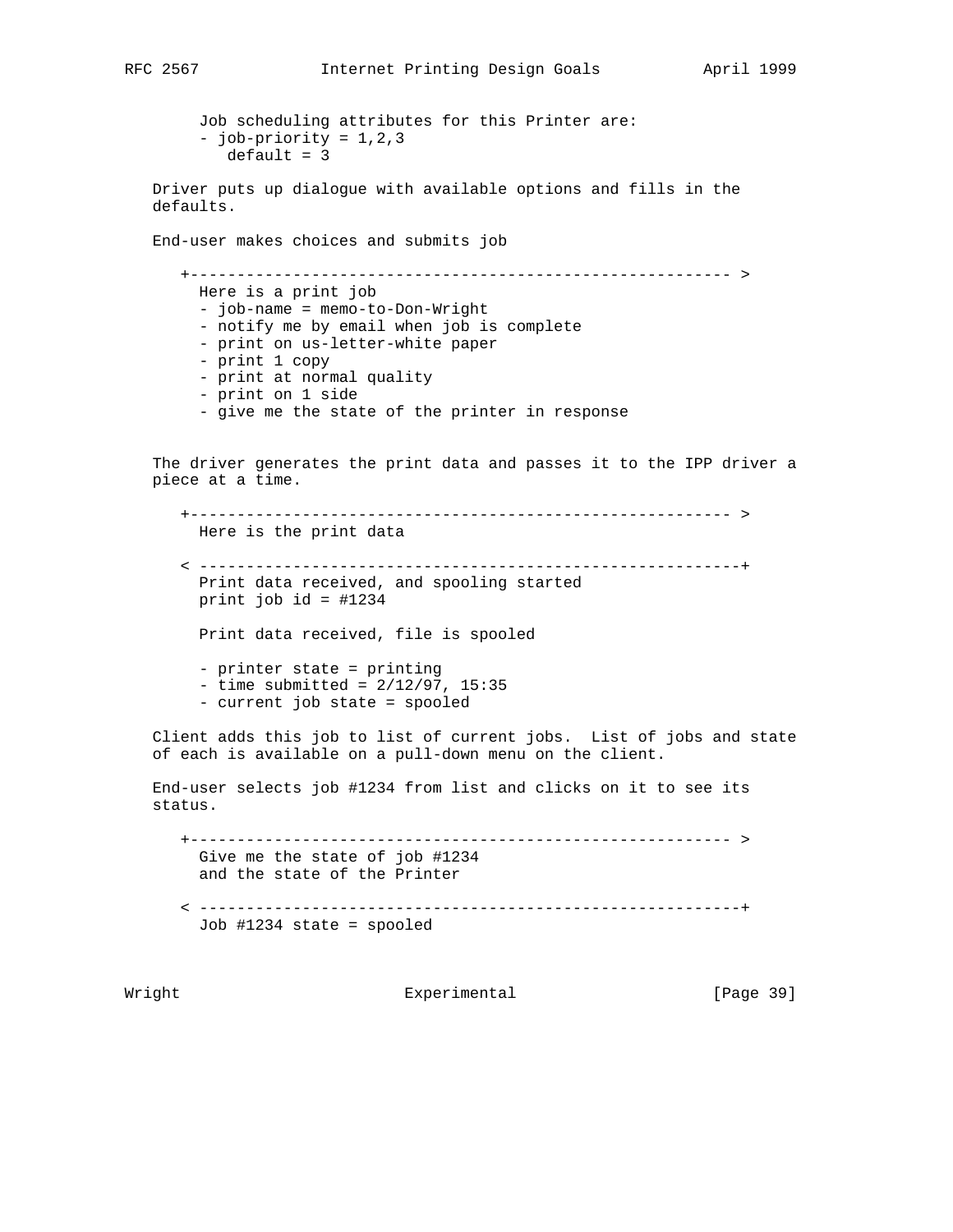- it is number 3 in the queue - printer state = printing \* The job completes without error < ----------------------------------------------------------+ Job #1234 completed 12 of 12 pages printed

10.23. END TO END SCENARIO - ON THE INTERNET

 An executive in her hotel room is finishing an important presentation on her laptop computer. She connects to a local print shop through the web to get a copy of her charts printed for tomorrow's presentation. She must find a print shop that is convenient and can print color transparencies. She must download and temporarily install a driver in order to generate the PDL required by the print shop. Mutual authentication is required by the print shop and payment must be made in advance. The job is encrypted on the wire to prevent eavesdropping.

 End-user completes presentation. She goes to the web and connects to the SirZippy home page.

Client SirZippy Directory Service +---------------------------------------------------------- > Find me a printer with these characteristics - Near Market Street in San Jose - Prints color transparencies - drivers can be downloaded - supports privacy (encryption) - 100 minutes

 Available Printers matching these characteristics are looked up in the Directory Service

< ----------------------------------------------------------+

Printer "Color-A"

- located at 123 First Street in San Jose
- URI is http://www.SirZippy.com/FirstStreet/Color-A
- prints color transparencies
- 600 dpi laser
- driver ABC-Postscript-V1.3 available at this URI
- $-$  cost =  $$.75$  per page
- authentication required to use printer
- payment required prior to printing

Wright **Experimental** Experimental [Page 40]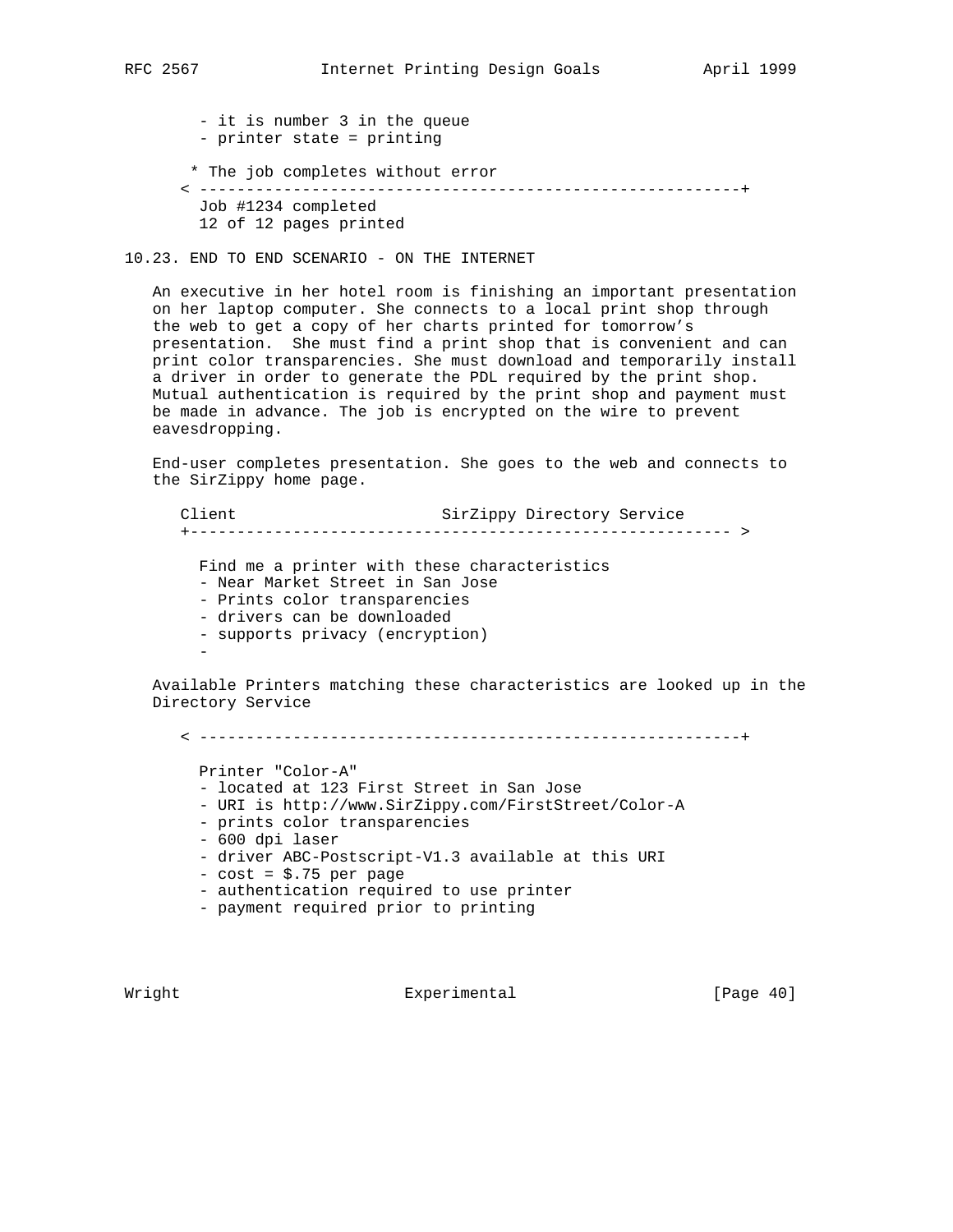```
 Printer "Color-B"
      - located at 67 San Carlos Street, San Jose
      - URI is http://www.SirZippy.com/SanCarlos/Color-B
      - prints color transparencies
      - 1200 dpi laser
      - driver XYZ-PostScript-V4.3 available at this URI
      - cost = $1.25 per page
      - authentication required to use printer
      - payment required prior to printing
      - more information at this URI
 The user decides to use the first printer because it is closer. She
 connects to the URI given to get a driver.
Client Communications of the Driver URI
    +---------------------------------------------------------- >
      I need a driver for "Color-A"
    < ----------------------------------------------------------+
      Driver installer is at http://www.xerox.com/prtdrvrs
      Driver is installed
      User connects to
      "Color-A"
 Client IPP Printer "Color-A"
    +---------------------------------------------------------- >
    < ----------------------------------------------------------+
      Mutual authentication and exchange of secret keys
    +---------------------------------------------------------- >
      I'm going to submit a print job
      give me your job submission attributes
    < ----------------------------------------------------------+
      Production attributes for this Printer are:
      - medium-select = us-letter-white, us-legal-white
          - default is us-letter-white
     - copies = 1,2,3,4,5
           - default is 1
      - print-quality = draft, normal, high
           - default is draft
      - sides = 1-sided, 2-sided-long-edge
          - default is 2-sided-long-edge
```
Wright **Experimental** Experimental [Page 41]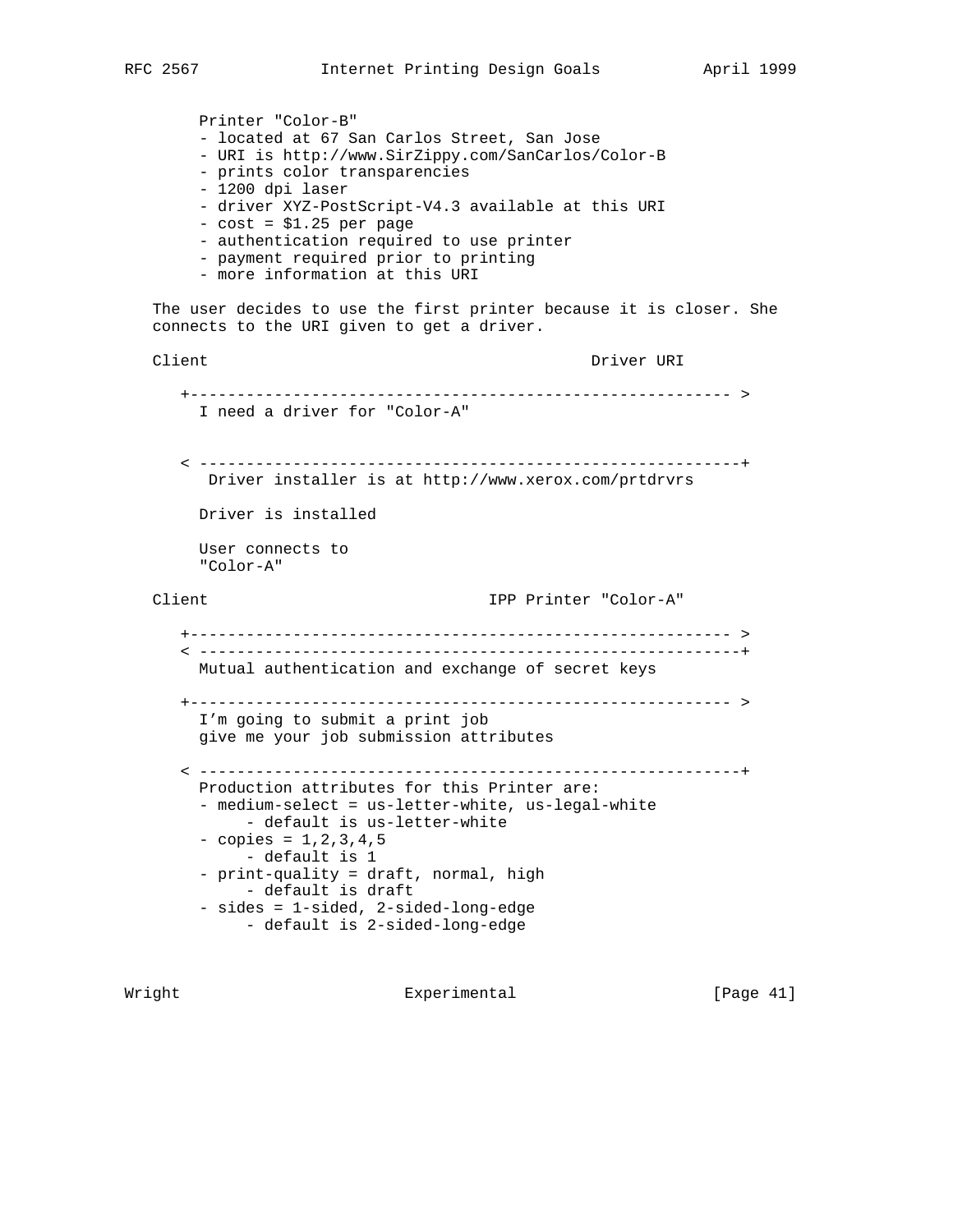Job scheduling attributes for this Printer are: - job-priority = 1,2,3  $default = 3$  Driver puts up dialogue with available options and fills in the defaults. End-user makes choices and submits job +---------------------------------------------------------- > Here is a print job

 - job-name = presentation - notify me by email when job is complete - print on us-letter-transparency - print 1 copy - print at high quality - print by 9:00 am tomorrow morning

- give me the state of the printer in response

 The driver generates the print data and passes it to the IPP driver a piece at a time.

 +---------------------------------------------------------- > Here is the print data < ---------------------------------------------------------+ Print data received, and spooling started print job id = #1234 Print data received, file is spooled - printer state = printing  $-$  time submitted =  $2/12/97$ , 15:35 - current job state = held, waiting for payment +---------------------------------------------------------- > < ----------------------------------------------------------+ Payment transaction < ----------------------------------------------------------+ Job is scheduled to print, pick up after 9:00am tomorrow Thank you for using SirZippy

Wright **Experimental** Experimental [Page 42]